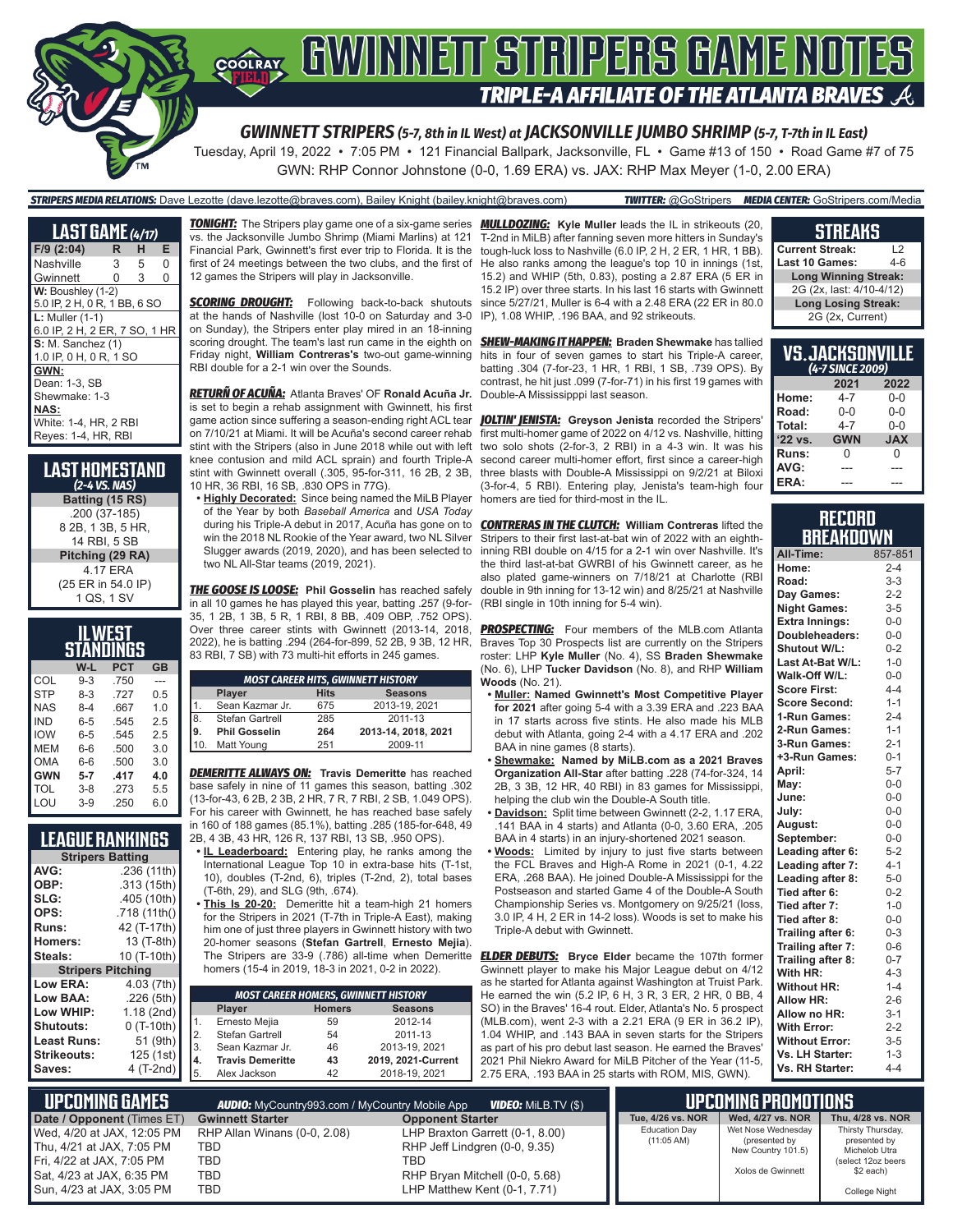



### *TUESDAY, APRIL 19, 2022 AT JACKSONVILLE*

| <b>MANAGER MATT TUIASOSOPO</b>                                                                                                                                                                                                                                                                                                                                                                                                                                                                                                                                                                                                                                                                                                                                                                                                                                                                                                                                       | <b>VS. 2022 OPPONENTS</b>                                                                                                                                                                                                                                                                                                                                                                                                                                                                                                                                                     |  |  |  |  |
|----------------------------------------------------------------------------------------------------------------------------------------------------------------------------------------------------------------------------------------------------------------------------------------------------------------------------------------------------------------------------------------------------------------------------------------------------------------------------------------------------------------------------------------------------------------------------------------------------------------------------------------------------------------------------------------------------------------------------------------------------------------------------------------------------------------------------------------------------------------------------------------------------------------------------------------------------------------------|-------------------------------------------------------------------------------------------------------------------------------------------------------------------------------------------------------------------------------------------------------------------------------------------------------------------------------------------------------------------------------------------------------------------------------------------------------------------------------------------------------------------------------------------------------------------------------|--|--|--|--|
| Matt Tuiasosopo is in his second season as the manager of the Stripers in 2022<br>He was named the seventh manager in Gwinnett history on 3/30/21, making him<br>the first former Gwinnett player to manage the club (played OF/1B from 2016-17)<br>In 2021, he guided the Stripers to a 71-58 record (3rd in Triple-A East Southeast<br>Division)  On 5/4/21 at Charlotte, he became the youngest manager in Gwinnett<br>history (34 years, 11 months, 25 days)  From 7/8/21-9/21/21, his Stripers owned<br>the best record in Triple-A Baseball (45-19, .703)  Began his managerial career<br>with Class-A Rome in 2019, earning Atlanta's Bobby Cox Award for Minor League<br>Manager of the Year  Coached at the Braves' Alternate Training Site in 2020.                                                                                                                                                                                                        | <b>Road</b><br>Home<br>Total<br>Home<br>Road<br>Total<br><b>IND</b><br><b>BUF</b><br>$0-0$<br>$0-0$<br>$0-0$<br>$0-0$<br>$0-0$<br>$0-0$<br>LOU<br><b>CLT</b><br>$0-0$<br>$0-0$<br>$0-0$<br>$0 - 0$<br>$0-0$<br>$0-0$<br><b>MEM</b><br>$3 - 3$<br>$3 - 3$<br><b>DUR</b><br>$0-0$<br>$0 - 0$<br>$0-0$<br>$0-0$<br><b>NAS</b><br>$2 - 4$<br>$0-0$<br><b>JAX</b><br>$0 - 0$<br>$2 - 4$<br>$0 - 0$<br>$0-0$<br>LHV<br>$0-0$<br>$0 - 0$<br>$0-0$<br><b>NOR</b><br>$0-0$<br>$0-0$<br>$0-0$<br><b>WEST</b><br>$2 - 4$<br>$3 - 3$<br>$5 - 7$<br><b>EAST</b><br>$0-0$<br>$0-0$<br>$0-0$ |  |  |  |  |
| <b>PCT</b><br>Tuiasosopo's Managerial Career<br>W-L<br><b>Playoffs</b><br>Games<br>With Gwinnett (2 Seasons):<br>141<br>76-65<br>.539<br>0<br>MiLB Career (3 Seasons):<br>280<br>141-139<br>.504<br>0                                                                                                                                                                                                                                                                                                                                                                                                                                                                                                                                                                                                                                                                                                                                                                |                                                                                                                                                                                                                                                                                                                                                                                                                                                                                                                                                                               |  |  |  |  |
| EJECTIONS (0)<br>Player/Coach<br>Date/Inning<br><b>Umpire</b>                                                                                                                                                                                                                                                                                                                                                                                                                                                                                                                                                                                                                                                                                                                                                                                                                                                                                                        | LAST AT-BAT WINS (1)<br>The Stripers are 1-0 (1.000) in games decided in the last at-bat in 2022.<br>Date/Opponent<br><b>Score</b><br>Game-Winning Play (*=Walk-Off)<br>4/15 vs. Nashville<br>$2-1$ (8th)<br>William Contreras 2-out RBI double                                                                                                                                                                                                                                                                                                                               |  |  |  |  |
| <b>TEAM DEFENSE (2ND IN INTERNATIONAL LEAGUE)</b><br><b>PCT</b><br><b>TC</b><br>PO<br>E<br><b>TP</b><br>G<br>A<br><b>DP</b><br>419<br>.990<br>12<br>317<br>98<br>$\overline{4}$<br>10<br>$\mathbf 0$<br><b>SB</b><br><b>PB</b><br><b>CS</b><br><b>ATT</b><br><b>PCT</b><br>W-L<br><b>Catchers</b><br>Casteel, Ryan<br>3<br>$\mathbf 0$<br>3<br>.000<br>$1 - 2$<br>$\mathbf{1}$                                                                                                                                                                                                                                                                                                                                                                                                                                                                                                                                                                                       |                                                                                                                                                                                                                                                                                                                                                                                                                                                                                                                                                                               |  |  |  |  |
| Contreras, William<br>$\overline{7}$<br>$\mathbf 0$<br>.000<br>$\overline{2}$<br>$2 - 2$<br>7<br>Pabst, Arden<br>$\mathbf 0$<br>$\Omega$<br>0<br>0<br>$0-0$<br>$---$<br>Tromp, Chadwick<br>6<br>$\overline{7}$<br>0<br>$2 - 2$<br>$\mathbf{1}$<br>.143<br>$\overline{\mathbf{3}}$<br>16<br>17<br>$5-6$<br>Total:<br>1<br>.059<br>Dean $(3)$<br><b>Outfield Assists (2):</b><br>Pitcher Pickoffs (2):<br>Kingham (1), Muller (1)<br><b>Catcher Pickoffs (0):</b>                                                                                                                                                                                                                                                                                                                                                                                                                                                                                                      | <b>GWINNETT PLAYERS USED (33 IN 2022)</b><br>Pitchers (18)<br>Position (15)<br>Alaniz, R.J.<br>Casteel, Ryan<br>Contreras, William<br>Brach, Brad<br>Dean, Justin<br>Brennan, Brandon<br>Burrows, Thomas<br>Demeritte, Travis<br>Cruz, Jesus<br>DeShields, Delino<br>Davidson, Tucker<br>Goins, Ryan<br>De La Cruz, Jasseel<br>Gonzalez, Yariel<br>Elledge, Seth<br>Gosselin, Phil<br>Johnstone, Connor<br>Jenista, Greyson<br>Kingham, Nolan<br>Nogowski, John<br>Lee, Dylan<br>Pabst, Arden<br>Muller, Kyle<br>Shewmake, Braden                                             |  |  |  |  |
| <b>STARTS</b><br><b>By Batting Order</b><br>DeShields (6), Gosselin (6)<br>1:<br>2: Gosselin (4), Tucker (3), Valaika (3), Goins (2)<br>Demeritte (11), Valaika (1)<br>3:<br>Nogowski (6), Valaika (3), Contreras (2), Tucker (1)<br>4:                                                                                                                                                                                                                                                                                                                                                                                                                                                                                                                                                                                                                                                                                                                              | Sittinger, Brandyn<br>Tromp, Chadwick<br>Stephens, Jackson<br>Tucker, Preston<br>Tonkin, Michael<br>Valaika, Pat<br>Toussaint, Touki<br>Vincent, Nick<br>Winans, Allan<br>Italics = Player no longer in Braves organization                                                                                                                                                                                                                                                                                                                                                   |  |  |  |  |
| Contreras (3), Y. Gonzalez (3), Valaika (3), Jenista (1), Nogowski (1), Tucker (1)<br>5:<br>Shewmake (6), Nogowski (2), Goins (1), Jenista (1), Tucker (1), Valaika (1)<br>6:<br>Goins (3), Y. Gonzalez (2), Jenista (2), Tromp (2), Casteel (1), Nogowski (1),<br>7:<br>Tucker (1)<br>Casteel (3), Jenista (3), Y. Gonzalez (2), Tromp (2), Goins (1), Pabst (1)<br>8:<br>Dean (9), Goins (2), Y. Gonzalez (1)<br>9:<br><b>By Position</b><br>Casteel (4), Contreras (4), Tromp (4)<br>C:<br>1B: Nogowski (10), Jenista (2)<br>2B: Valaika (6), Goins (4), Gosselin (2)<br>3B: Y. Gonzalez (7), Gosselin (3), Valaika (2)<br>SS: Goins (5), Shewmake (6), Valaika (1)<br>Tucker (5), Gosselin (3), Demeritte (2), Jenista (2)<br>LF:<br>CF: Dean (7), DeShields (5)<br>RF: Demeritte (8), Dean (2), Jenista (2)<br>DH: Tucker (2), Valaika (2), Contreras (1), DeShields (1), Demeritte (1),<br>Y. Gonzalez (1), Gosselin (1), Jenista (1), Nogowski (1), Pabst (1) | <b>BASS-LANTA</b><br>Three players have played for both Gwinnett and Atlanta in 2022:<br>Contreras, William (C)<br>Davidson, Tucker (LHP)<br>Stephens, Jackson (RHP)<br>ATLANTA BRAVES REHAB ASSIGNMENTS (1 in 2022)<br>Player<br>Injury (IL Date)<br><b>Rehab Dates</b><br>Right ACL Tear (7/11/21)<br>Ronald Acuña Jr. (OF)<br>4/19-Current                                                                                                                                                                                                                                 |  |  |  |  |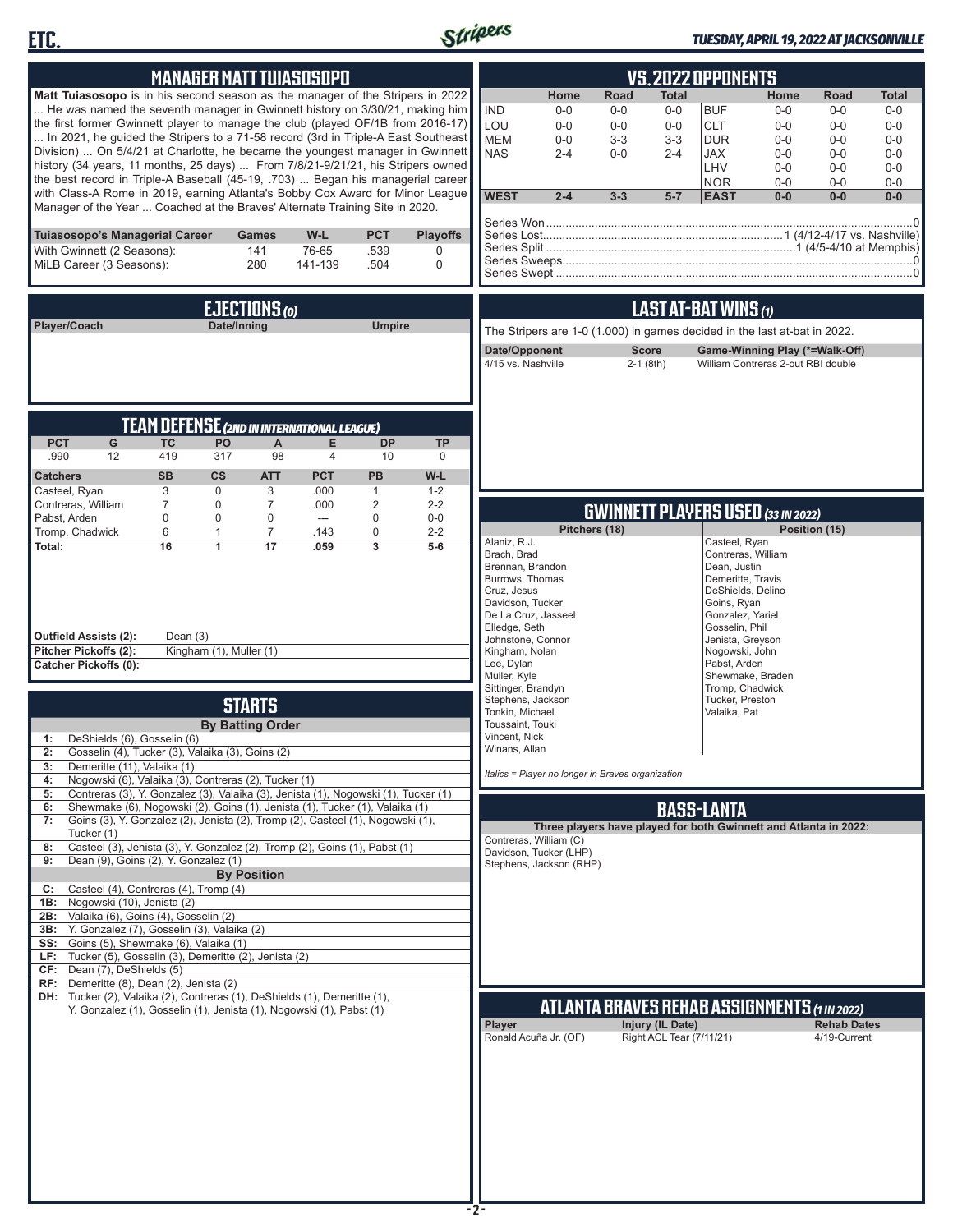## **STARTING PITCHER**



#### *TUESDAY, APRIL 19, 2022 AT JACKSONVILLE*

**51****CONNOR Johnstone B/T:** R/R **BORN:** 10/4/94 in San Diego, CA (age 27) **BIO ON PAGE 58 OF MEDIA GUIDE**

| WT: | - 195 | Wake Forest University (Winston-Salem, NC).                        |
|-----|-------|--------------------------------------------------------------------|
| HT: |       | <b>ACQUIRED:</b> Braves' 21st Round Pick in 2017 June draft out of |
|     |       |                                                                    |

**TONIGHT'S START:** Connor Johnstone makes his first start of the season in game one of a six-game set at Jacksonville ... It is his 49th career game (21st start) with Gwinnett since 2018 (7-8, 4.64 ERA, .260 BAA) ... In 20 Triple-A starts with the Stripers, is 3-8 with a 5.72 ERA, and .283 BAA ... In 25 Triple-A road games (11 starts), is 5-4 with a 3.30 ERA and .227 BAA) ... Is seeking his first win as a starter since 5/8/21 at Charlotte (5.0 IP, 1 H, 0 R, 0 BB, 5 SO in 7-3 victory).

*2022 SEASON:* Johnstone has logged three appearances for the Stripers this season, all out of the bullpen ... **4/7 at MEM:** Pitched a scoreless eighth inning (1.0 IP, 1 H, 1 BB, 1 SO) and earned a hold in the Stripers' 5-2 victory ... **4/10 at MEM:** Struck out one in a perfect sixth inning (1.0 IP, 0 H, 0 R) as the Stripers went on to win 6-3 ... **4/14 vs. NAS:** Came on in relief of starter **Jasseel De La Cruz** in the second and tossed 3.1 frames (ND, 4 H, 1 ER, 1 BB, 2 SO) in an eventual 5-4 loss.

*2022 SPRING TRAINING:* He appeared once for the Braves, earning a save on 3/28 vs. Toronto (1.0 IP, 0 H, 0 R, 1 BB, 1 SO in 5-4 win) ... Threw nine pitches (5 strikes).

*2021 SEASON:* Johnstone was on Gwinnett's Opening Night roster for the second time (also in 2019) ... For the first time in his career, spent the entire year at the Triple-A level, pitching as both a starter (1-8, 6.23 ERA in 16GS) and reliever (2-0, 2.36 ERA in 17G) ... Did not issue a walk in 26 of his 33 appearances overall ... Walked only 10 while striking out 48 for the season ... Threw 5.0 scoreless innings in a spot start on 5/8 at Charlotte (win, 1 H, 0 BB, 5 SO in 7-3 victory) ... From 5/8-6/23, made starts in 10 of 11 outings (1-6, 7.31 ERA) ... On 6/10 at Memphis, tossed 2.0 scoreless innings as the first of six pitchers to combine on a two-hit shutout (won 11-0).

*LOCAL PRODUCT:* Played baseball at Roswell High School, approximately 25 miles west of Coolray Field ... Named First Team All-Region in 2012 (1.97 ERA).

| <b>IOHNSTONE'S 2022 STATS</b> |         |            |        |       |     |           |           |           |            |
|-------------------------------|---------|------------|--------|-------|-----|-----------|-----------|-----------|------------|
| Team                          | W-L     | <b>ERA</b> | G/GS   | ΙP    | ER  | <b>HR</b> | <b>BB</b> | <b>SO</b> | <b>BAA</b> |
| Gwinnett (AAA)                | $0 - 0$ | 1.69       | 3/0    | 5.1   |     |           |           |           | .250       |
| MiLB Career:                  | 14-16   | 4.09       | 104/38 | 268.1 | 122 | 31        | 66        | 192       | .264       |
| MLB Career:                   | $0 - 0$ |            | 0/0    | 0.0   |     |           |           |           | $---$      |

| JOHNSTONE'S 2022 SPLITS (WITH GWINNETT) |                       |                  |                       |  |  |  |  |  |
|-----------------------------------------|-----------------------|------------------|-----------------------|--|--|--|--|--|
| Home:                                   | 0-0, 2.70 ERA (1G)    | Road:            | 0-0, 0.00 ERA (2G)    |  |  |  |  |  |
| Day:                                    | 0-0, 0.00 ERA (1G)    | Night:           | $0-0, 2.08$ ERA (2G)  |  |  |  |  |  |
| <b>Starter:</b>                         | $0-0, - -$ ERA $(0G)$ | <b>Reliever:</b> | $0-0$ , 1.69 ERA (3G) |  |  |  |  |  |
| Vs. LHB:                                | .429 BAA, 0 HR        | Vs. RHB:         | .154 BAA, 0 HR        |  |  |  |  |  |

| <b>JOHNSTONE VS. JACKSONVILLE</b> |         |                          |   |    |     |    |    |           |           |           |
|-----------------------------------|---------|--------------------------|---|----|-----|----|----|-----------|-----------|-----------|
|                                   | W-L     | <b>ERA</b>               | G | GS | ΙP  |    | ER | <b>HR</b> | <b>BB</b> | <b>SO</b> |
| 2021:                             | $0 - 1$ | 9.00                     |   |    | 4.0 | 10 |    |           |           |           |
| 2022:                             | 0-0     | $\overline{\phantom{a}}$ |   |    | 0.0 |    |    |           |           |           |
| Career:                           | $0 - 1$ | 9.00                     |   |    | 4.0 | 10 |    |           |           |           |

| <b>JOHNSTONE'S HIGHS &amp; LOWS</b> |                            |                                      |  |  |  |  |
|-------------------------------------|----------------------------|--------------------------------------|--|--|--|--|
|                                     | <b>Season</b>              | Career (MiLB and MLB)                |  |  |  |  |
| IIP:                                | 3.1 (4/14 vs. NAS)         | 6.0 (2x, last: 8/30/18, GWN vs. NOR) |  |  |  |  |
| $\vert$ so:                         | 2 (4/14 vs. NAS)           | 5 (2x, last: 5/8/21, GWN at CLT)     |  |  |  |  |
| BB:                                 | 1 (2x, last: 4/14 vs. NAS) | 3 (2x, last: 9/26/21, GWN at DUR)    |  |  |  |  |
| H:<br>ER:                           | 4 (4/14 vs. NAS)           | 8 (6/4/21, GWN at JAX)               |  |  |  |  |
|                                     | 1 (4/14 vs. NAS)           | 5 (3x, last: 6/23/21, GWN at NOR)    |  |  |  |  |
| Low-Hit CG:                         | None                       | None                                 |  |  |  |  |
| Low-ER CG:                          | None                       | None                                 |  |  |  |  |

#### *JOHNSTONE'S CAREER ACCOLADES*

None through 2021.

| JOHNSTONE'S 2022 STARTS (ALL LEVELS) |           |                                |  |  |  |  |  |  |  |                |                     |              |              |
|--------------------------------------|-----------|--------------------------------|--|--|--|--|--|--|--|----------------|---------------------|--------------|--------------|
| Team                                 | Date/Opp. | Result IP H R ER HR BB SO NP-S |  |  |  |  |  |  |  | <b>Catcher</b> | <b>Opp. Starter</b> | <b>Final</b> | <b>Notes</b> |
|                                      |           |                                |  |  |  |  |  |  |  |                |                     |              |              |

| <b>STRIPERS STARTING PITCHERS (7 IN 2022)</b> |         |            |    |    |         |                               |                            |                                                    |
|-----------------------------------------------|---------|------------|----|----|---------|-------------------------------|----------------------------|----------------------------------------------------|
| <b>Pitcher</b>                                | W-L     | <b>ERA</b> | GS | QS |         | <b>Team W-L Run Support</b>   | <b>Last Gwinnett Start</b> | <b>Final Line</b>                                  |
| Davidson. Tucker                              | $0 - 1$ | 6.23       |    |    | $0 - 1$ | $0.00$ RPG $(0 \text{ Tot.})$ | $4/16$ vs. NAS (L)         | 4.1 IP, 6 H, 5 R, 3 ER, 2 BB, 5 SO, 2 HR (74p/43s) |
| De La Cruz, Jasseel                           | $0 - 1$ | 9.00       |    |    | $0 - 2$ | 3.00 RPG (6 Tot.)             | $4/14$ vs. NAS (L)         | 1.0 IP, 4 H, 4 R, 4 ER, 0 BB, 1 SO, 2 HB (37p/22s) |
| Muller, Kyle                                  | l-1     | 2.87       |    |    | 1-2     | 2.33 RPG (7 Tot.)             | 4/17 vs. NAS (L)           | 6.0 IP, 2 H, 2 R, 2 ER, 1 BB, 7 SO, 1 HR (91p/56s) |
| Stephens, Jackson                             | $1 - 0$ | 3.00       |    |    | 1-0     | 4.00 RPG (4 Tot.)             | 4/7 at MEM (W)             | 6.0 IP, 4 H, 2 R, 2 ER, 0 BB, 7 SO (71p/52s)       |
| Toussaint, Touki                              | $0-0$   | 2.08       |    |    | $2 - 0$ | 3.50 RPG (7 Tot.)             | 4/12 vs. NAS (ND)          | 4.0 IP, 4 H, 1 R, 1 ER, 3 BB, 8 SO (80p/48s)       |
| Vincent, Nick                                 | $0 - 0$ | 0.00       |    |    | 1-0     | $0.00$ RPG $(0)$ Tot.)        | 4/15 vs. NAS (ND)          | 2.0 IP, 1 H, 0 R, 1 BB, 4 SO (41p/25s)             |
| Winans, Allan                                 | $0-0$   | 2.08       |    |    | $0 - 2$ | 3.50 RPG (7 Tot.)             | 4/13 vs. NAS (ND)          | 4.2 IP, 2 H, 0 R, 2 BB, 4 SO (75p/49s)             |
| Total:                                        | $2 - 3$ | 3.40       | 12 |    | $5 - 7$ | 2.58 RPG (31 Tot.)            |                            |                                                    |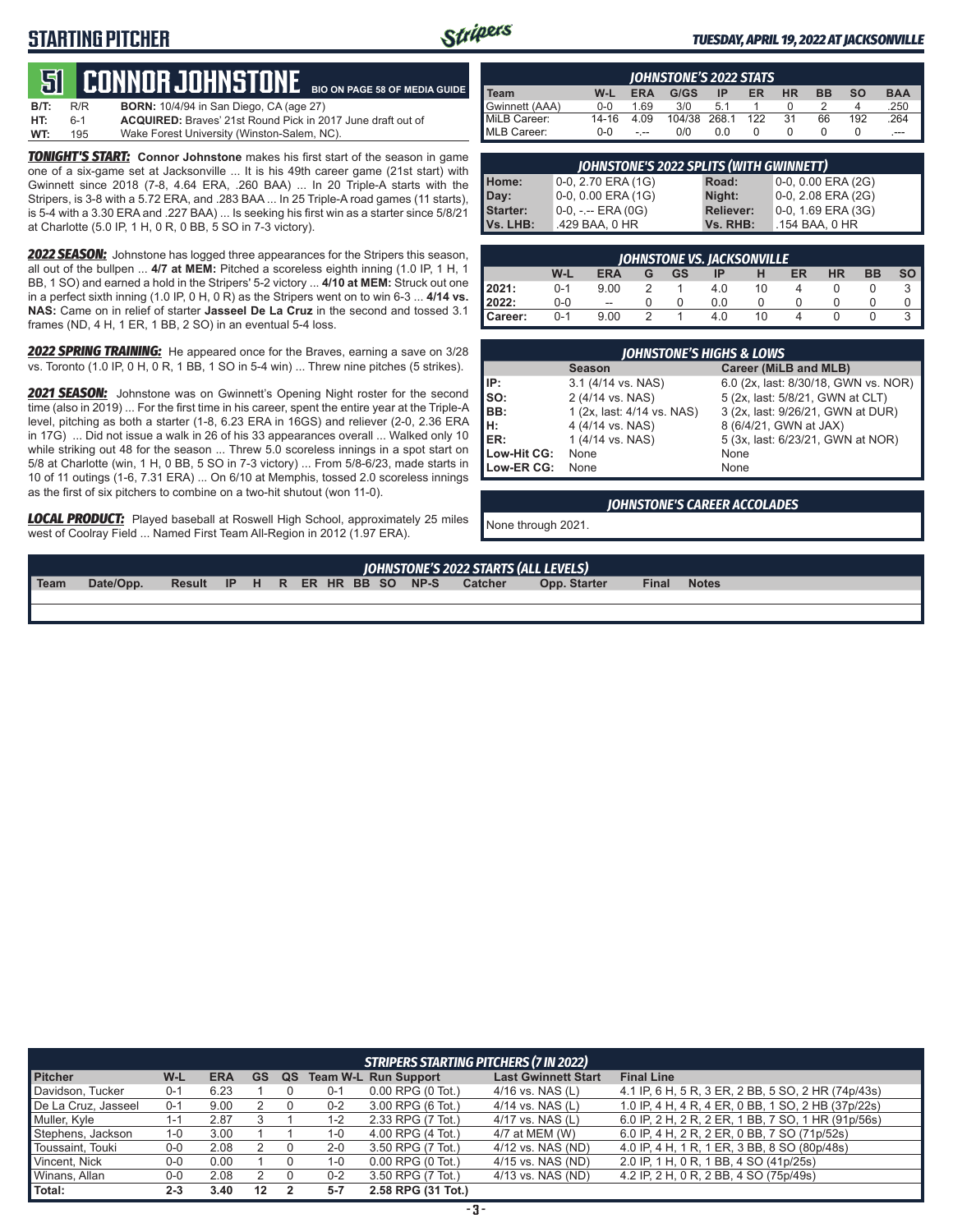

#### *TUESDAY, APRIL 19, 2022 AT JACKSONVILLE*

| <b>STRIPERS PITCHING BREAKDOWN</b>                                          |                                                                           |            |       |    |    |    |           |           |            |
|-----------------------------------------------------------------------------|---------------------------------------------------------------------------|------------|-------|----|----|----|-----------|-----------|------------|
|                                                                             | W-L                                                                       | <b>ERA</b> | IP    | R  | ER | HR | <b>BB</b> | <b>SO</b> | <b>BAA</b> |
| Starters:                                                                   | $2 - 3$                                                                   | 3.40       | 50.1  | 21 | 19 | 5  | 17        | 64        | .208       |
| Relievers:                                                                  | $3 - 4$                                                                   | 4.77       | 54.2  | 30 | 29 | 9  | 19        | 61        | .243       |
| Total:                                                                      | $5 - 7$                                                                   | 4.03       | 105.0 | 51 | 47 | 14 | 36        | 125       | 226        |
| Holds: 7<br><b>IR/Scored:</b> 12/2 (16.7%)<br><b>Saves/Opp:</b> 4/7 (57.1%) |                                                                           |            |       |    |    |    |           |           |            |
|                                                                             | <b>BB/9.0 IP Ratio: 3.09 CG/SHO: 0/0</b><br><b>SO/9.0 IP Ratio: 10.71</b> |            |       |    |    |    |           |           |            |

## **32 R.J. ALANIZ** *- RHP - 30 YRS - McALLEN, TX*

*RELIEF W/GWN:*0-0, 5.06 ERA in 4G *START W/GWN:*0-0, -.-- ERA in 0G *GF:*2 *HOLDS:*0 *SAVES:*1/1 *IR/SCORED:*1/0 *SCORELESS STREAK:*-1G

- *LAST RELIEF:*4/16 vs. NAS (2.0 IP, 2 H, 2 R, 2 ER, 1 BB, 0 SO, 31p/18s)
- **• 2022: 4/7 at MEM:** Earned a save in his Gwinnett debut (1.0 IP, 0 H, 0 R, 1 SO), finishing off a 5-2 win.
- **• 2022 Spring Training:** 0-0, 9.00 ERA, .400 BAA in 1G with Atlanta.
- **• 2021:** Pitched for both Triple-A Louisville (1-3, 3.46 ERA, .286 BAA, 1 SV in 33G) and Cincinnati (0-0, 3.38 ERA, .111 BAA in 3G).
- **• Triple-A Stops:** Prior to joining Gwinnett, has pitched for Toledo (DET) from 2016- 17, Durham (TB) in 2018, Tacoma (SEA) in 2019, and Louisville (CIN) from 2019- 21 ... Was a part of Durham's Governors' Cup championship team in 2018.
- **• MLB Career:** 1-0, 8.35 ERA, .278 BAA, 0 SV in 15G (0 starts) with Seattle (2019) and Cincinnati (2019, 2021).
- **• Acquired:** MiLB FA (3/20/22) ... Originally signed by the Houston Astros as a nondrafted free agent (8/14/09).

### **53 BRAD BRACH** *- RHP - 36 YRS - FREEHOLD, NJ*

*RELIEF W/GWN:*1-0, 3.60 ERA in 4G *START W/GWN:*0-0, -.-- ERA in 0G *GF:*4 *HOLDS:*0 *SAVES:*1/1 *IR/SCORED:*0/0 *SCORELESS STREAK:*1G (1.0 IP) *LAST RELIEF:*4/15 vs. NAS (win, 2.0 IP, 3 H, 0 R, 0 BB, 2 SO, 39p/26s)

- **• 2022: 4/12 vs. NAS:** On his 36th birthday, earned 1st save with Gwinnett, closing out 4-3 win (1.0 IP, 3 H, 2 ER, 1 BB).
- **• 2022 Spring Training:** 1-0, 0.00 ERA, .250 BAA in 1G with Atlanta.
- **• 2021:** In 35G with Cincinnati, was 1-2 with a 6.30 ERA, .254 BAA, and 1 save ... Also logged 8G with Triple-A Louisville (0-0, 0.00 ERA, 0 ER in 8.2 IP, 15 SO).
- **• Triple-A Stops:** Prior to joining Gwinnett, has pitched for Tucson (SD) from 2011- 13, Norfolk (BAL) in 2014, and Louisville (CIN) in 2021.
- **• MLB Career:** 38-29, 3.55 ERA, .232 BAA, 34 SV in 531G (0 starts) with San Diego (2011-13), Baltimore (2014-18), Atlanta (2018), Chicago Cubs (2019), New York Mets (2019-20), and Cincinnati (2021) ... Pitched in the MLB Postseason for Baltimore (2014, 2016) and Atlanta (2018).
- **• Acquired:** MiLB FA (3/19/22) ... Originally the San Diego Padres' 42nd-round pick in 2008 out of Monmouth University (West Long Branch, NJ).

### **57 BRANDON BRENNAN** *- RHP - 30 YRS - MISSION VIEJO, CA*

*RELIEF W/GWN:*0-1, 24.30 ERA in 4G *START W/GWN:*0-0, -.-- ERA in 0G

*GF:*0 *HOLDS:*1 *SAVES:*0/0 *IR/SCORED:*0/0 *SCORELESS STREAK:*1G (1.0 IP) *LAST RELIEF:*4/15 vs. NAS (1.0 IP, 0 H, 0 R, 1 BB, 3 SO, 23p/15s)

- **• 2022 Spring Training:** 0-0, 20.25 ERA, .429 BAA in 2G with Atlanta.
- **• 2021:** Made 32 relief appearances with Triple-A Worcester (Red Sox), going 1-2 with a 5.97 ERA, .293 BAA, and 1 save (1-for-4) ... Also made 1 MLB appearance with Boston, tossing 3.0 scoreless IP on 6/12 vs. Toronto.
- **• Triple-A Stops:** Prior to joining Gwinnett, has pitched for Charlotte (CWS) from 2017-18, Tacoma (SEA) in 2019, and Worcester (BOS) in 2021.
- **• MLB Career:** 3-6, 4.21 ERA, .214 BAA, 0 SV in 55G (0 starts) with Seattle (2019- 20) and Boston (2021).
- **• Acquired:** MiLB FA (3/10/22) ... Originally the Chicago White Sox' 4th-round pick in 2012 out of Orange Coast College (Costa Mesa, CA).

## **49 THOMAS BURROWS** *- LHP - 27 YRS - FLORENCE, AL*

- *RELIEF W/GWN:*1-0, 6.23 ERA in 4G *START W/GWN:*0-0, -.-- ERA in 0G *GF:*0 *HOLDS:*1 *SAVES:*0/2 *IR/SCORED:*3/0 *SCORELESS STREAK:*-1G *LAST RELIEF:*4/15 vs. NAS (BS, 2.0 IP, 0 H, 1 R, 0 ER, 1 HB, 2 BB, 3 SO, 42p/23s)
- **• 2022: 4/6 at MEM:** Struck out his lone batter faced (Nolan Gorman), stranding 3 inherited runners and earning his first win of the year.
- **• GWN Career:** 5-2, 3.68 ERA (36 ER in 88.0 IP), 6 SV in 66G (1 start) since 2019.
- **• 2022 Spring Training:** 0-0, 0.00 ERA, .000 BAA in 1G with Atlanta.
- **• 2021:** Spent entire year with Gwinnett, going 3-1 with a 2.64 ERA, .176 BAA, and 0 saves (0-for-1) in 35G (1 start) ... Led team in relief strikeouts (65).
- **• MLB Career:** Has yet to make his Major League debut.
- **• Acquired:** Via trade with Seattle (1/11/17) ... Originally the Seattle Mariners' 4thround pick in 2016 out of the University of Alabama.

| <b>PITCHING BY MONTH</b> |         |            |       |          |    |           |           |           |            |
|--------------------------|---------|------------|-------|----------|----|-----------|-----------|-----------|------------|
|                          | W-L     | <b>ERA</b> | IP    | R        | ER | <b>HR</b> | <b>BB</b> | <b>SO</b> | <b>BAA</b> |
| April:                   | $5 - 7$ | 4.03       | 105.0 | 51       | 47 | 14        | 36        | 125       | .226       |
| May:                     | $0 - 0$ | -.--       | 0.0   | $\Omega$ | 0  | 0         | 0         | 0         |            |
| June:                    | $0 - 0$ |            | 0.0   | 0        | 0  | 0         | 0         | O         |            |
| July:                    | $0 - 0$ |            | 0.0   | 0        | 0  | 0         | 0         | 0         |            |
| August:                  | $0 - 0$ |            | 0.0   | 0        | O  | 0         | 0         | 0         |            |
| September:               | $0 - 0$ |            | 0.0   | 0        | 0  | 0         | 0         | O         |            |

## **48 JESUS CRUZ** *- RHP - 27 YRS - SALINAS DE HIDALGO, MEXICO*

*RELIEF W/GWN:*0-0, 5.40 ERA in 1G *START W/GWN:*0-0, -.-- ERA in 0G *GF:*0 *HOLDS:*0 *SAVES:*0/0 *IR/SCORED:*2/2 *SCORELESS STREAK:*-1G

*LAST RELIEF:*4/16 vs. NAS (1.2 IP, 2 H, 1 R, 1 ER, 0 BB, 2 SO, 1 HR, 27p/18s)

- **• 2022 Spring Training:** Did not pitch in St. Louis's Major League camp ... Released by the Cardinals on 3/30.
- **• 2021:** Logged 37 relief appearances with Triple-A Memphis, going 0-3 with a 3.06 ERA, .223 BAA, and 3 SV (3-for-5) ... Pitched for Aguilas de Mexicali in the Mexican Pacific Winter League (0-1, 2.66 ERA in 21G).
- **• Triple-A Stops:** Prior to joining Gwinnett, pitched for Memphis (STL) in 2019 and 2021 ... Combined to go 6-10 with a 5.42 ERA, .246 BAA, and 3 SV in 100G.
- **• MLB Career:** 0-0, 18.00 ERA, .600 BAA, 0 SV in 1G (0 starts) with St. Louis (2020). **• Acquired:** MiLB FA (4/6/22) ... Originally signed by the St. Louis Cardinals as a non-drafted free agent (7/2/17).

## **55 SETH ELLEDGE** *- RHP - 25 YRS - DALLAS, TX*

| .                                 |  |                                                                          |  |
|-----------------------------------|--|--------------------------------------------------------------------------|--|
| RELIEF W/GWN: 0-0, 0.00 ERA in 3G |  | <b>START W/GWN: 0-0, -.-- ERA in 0G.</b>                                 |  |
| GF: 1<br>HOLDS: 1                 |  | <b>SAVES: 0/0 IR/SCORED: 2/0 SCORELESS STREAK: 3G (3.2 IP)</b>           |  |
|                                   |  | <b>LAST RELIEF:</b> 4/14 vs. NAS (1.2 IP, 1 H, 0 R, 0 BB, 2 SO, 28p/20s) |  |

- **• 2022 Spring Training:** Did not pitch for an MLB team this Spring.
- **• 2021:** Pitched for both Triple-A Memphis (2-2, 6.56 ERA, .299 BAA, 2 SV in 30G) and St. Louis (0-0, 4.63 ERA, .302 BAA, 0 SV in 11G).
- **• Triple-A Stops:** Prior to joining Gwinnett, has pitched for Memphis (STL) from 2019-21 (5-3, 5.66 ERA, .270 BAA, 2 SV in 51G) ... Also appeared for the Redbirds in the 2018 PCL Playoffs (0-0, 0.00 ERA in 1G).
- **• MLB Career:** 1-0, 4.63 ERA, .282 BAA, 0 SV in 23G with St. Louis (2020-21).
- **• Acquired:** MiLB FA (3/30/22) ... Originally the Seattle Mariners' 4th-round pick in 2017 out of Dallas Baptist University (TX).

### **51 CONNOR JOHNSTONE** *- RHP - 27 YRS - SAN DIEGO, CA*

| <b>RELIEF W/GWN: 0-0. 1.69 ERA in 3G</b> | <b>START W/GWN: 0-0, -.-- ERA in 0G</b>                         |
|------------------------------------------|-----------------------------------------------------------------|
| GE: 0                                    | <b>HOLDS: 1 SAVES: 0/0 IR/SCORED: 0/0 SCORELESS STREAK: -1G</b> |

- *LAST RELIEF:*4/14 vs. NAS (3.1 IP, 4 H, 1 R, 1 ER, 1 BB, 2 SO, 47p/31s) **• GWN Career:** 7-8, 4.64 ERA (59 ER in 114.1 IP), 0 SV in 48G since 2018 ... Of his 20 career Triple-A starts, 16 came in 2021.
- **• 2022 Spring Training:** 0-0, 0.00 ERA, .000 BAA, 1 SV in 1G with Atlanta.
- **• 2021:** Spent the full year with Gwinnett, going 3-8 with a 4.84 ERA and .258 BAA in 33G (16 starts) ... Was 2-0 with a 2.36 ERA and .191 BAA in 17 relief outings.
- **• MLB Career:** Has yet to make his Major League debut.
- **• Acquired:** Braves' 21st-round pick in 2017 out of Wake Forest University.
- **• Local Product:** Played baseball at Roswell High School (Roswell, GA).

# **39 NOLAN KINGHAM** *- RHP - 25 YRS - LAS VEGAS, NV*

*RELIEF W/GWN:*0-0, 0.00 ERA in 4G *START W/GWN:*0-0, -.-- ERA in 0G *GF:*0 *HOLDS:*0 *SAVES:*0/0 *IR/SCORED:*2/0 *SCORELESS STREAK:*4G (7.2 IP)

*LAST RELIEF:*4/17 vs. NAS (2.0 IP, 1 H, 0 R, 0 BB, 1 SO, 17p/13s)

- **• 2022:** Enters play riding a team-best 7.2-inning scoreless streak over 4G since 4/5 (2 H, 0 BB, 6 SO, .087 BAA).
- **• GWN Career:** 0-5, 8.03 ERA (33 ER in 37.0 IP), 0 SV in 11G (6 starts) since 2021.
- **• 2022 Spring Training:** 0-0, 0.00 ERA, .000 BAA, 1 SV in 1G with Atlanta.
- 2021: Pitched for both Double-A Mississippi (6-1, 2.08 ERA, .225 BAA, 2 SV in 12G) and Gwinnett (0-5, 10.13 ERA, .365 BAA in 7G) ... Named Double-A South Pitcher of the Month for June (3-0, 0.83 ERA, 0.83 WHIP, .193 BAA in 5 starts) ... Served as the M-Braves' closer during the Double-A South Championship Series, going 3-for-3 in save chances (2.1 IP, 1 H, 0 R, 0 BB, 2 SO) ... Got the final 3 outs of Mississippi's 2-1 win over Montgomery in Game 5, clinching the title.
- **• MLB Career:** Has yet to make his Major League debut.
- **• Acquired:** Braves' 12th-round pick in 2018 out of the University of Texas.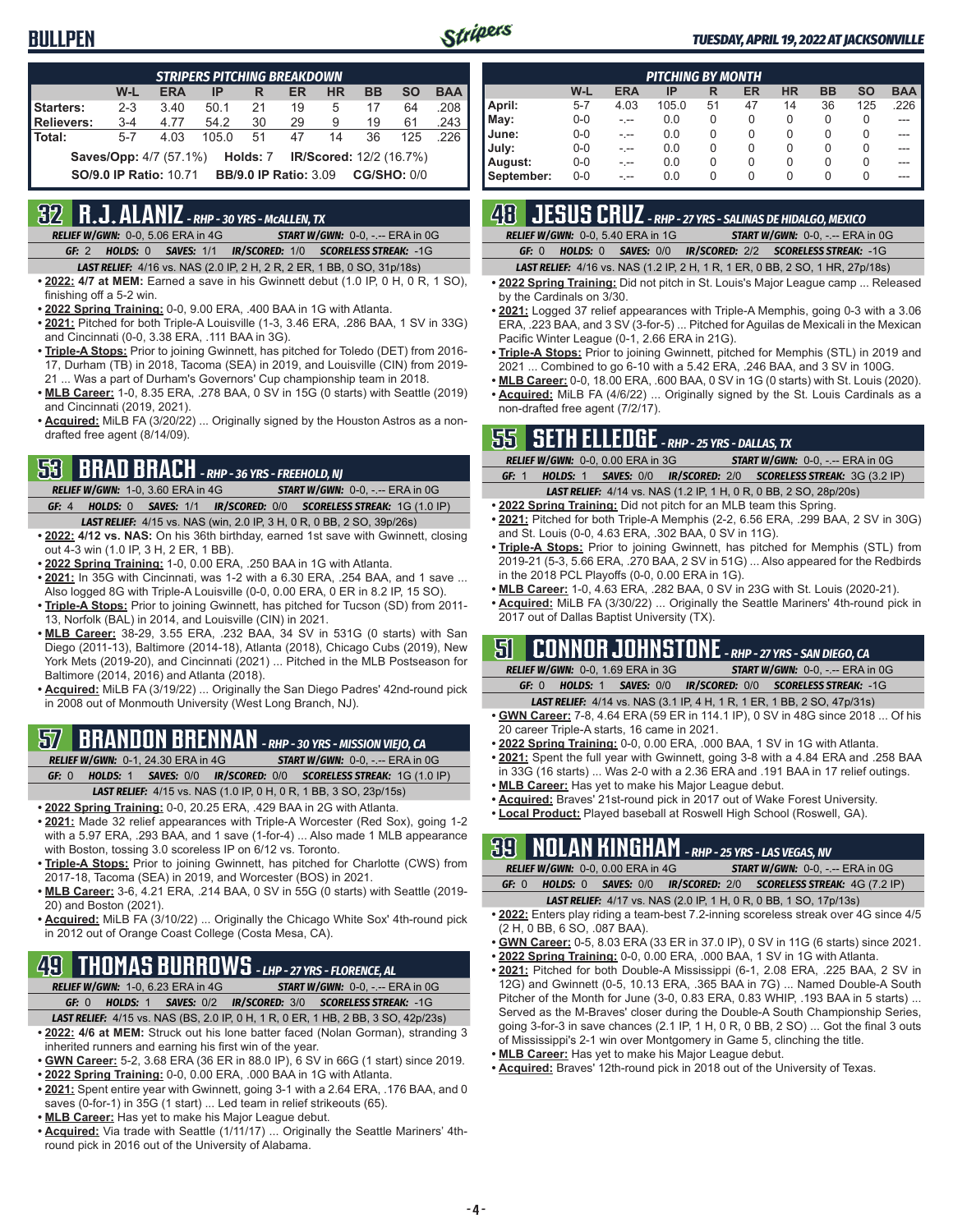## **56 BRANDYN SITTINGER** *- LHP - 27 YRS - ELYRIA, OH*

**BULLPEN**

*RELIEF W/GWN:*1-1, 6.00 ERA in 4G *START W/GWN:*0-0, -.-- ERA in 0G *GF:*0 *HOLDS:*1 *SAVES:*0/0 *IR/SCORED:*0/0 *SCORELESS STREAK:*2G (4.0 IP)

- *LAST RELIEF:*4/15 vs. NAS (2.0 IP, 1 H, 0 R, 1 BB, 3 SO, 37p/26s)
- **• 2022: 4/12 vs. NAS:** Earned his first win with Gwinnett (2.0 IP, 2 H, 0 R in 4-3 win).
- **• 2022 Spring Training:** 0-0, 11.57 ERA, .333 BAA in 3G with Atlanta. **• 2021:** Split time between Double-A Amarillo (0-1, 3.94 ERA, .196 BAA, 1 SV in 12G) and Triple-A Reno (1-1, 4.24 ERA, .209 BAA, 4 SV in 23G) of the Arizona organization ... Also made his MLB debut (0-1, 7.71 ERA, .294 BAA, 0 SV in 5G).
- **• Triple-A Stops:** Prior to joining Gwinnett, had only pitched with Reno in 2021.
- **• MLB Career:** 0-1, 7.71 ERA, .294 BAA, 0 SV in 5G (0 starts) with Arizona (2021).
- **• Acquired:** MiLB FA (2/20/22) ... Originally the Detroit Tigers' 17th-round pick in 2016 out of Ashland University (Ashland, OH).

## **59 MICHAEL TONKIN** *- RHP - 32 YRS - GLENDALE, CA*

*RELIEF W/GWN:*0-0, 4.50 ERA in 4G *START W/GWN:*0-0, -.-- ERA in 0G *GF:*4 *HOLDS:*0 *SAVES:*2/2 *IR/SCORED:*0/0 *SCORELESS STREAK:*-1G

- *LAST RELIEF:*4/16 vs. NAS (1.0 IP, 2 H, 2 R, 2 ER, 2 BB, 0 SO, 31p/18s) **• 2022: 4/6 at MEM:** In his first outing in affiliated MiLB since 2019 (with Triple-A Reno), earned a save in his Stripers debut (1.0 IP, 1 H, 0 R, 1 SO in 5-3 win).
- **• 2022 Spring Training:** 0-0, 0.00 ERA, .000 BAA in 3G with Atlanta.
- **• 2021:** Pitched for the Long Island Ducks of the Atlantic League (2-1, 0.53 ERA, 9 SV in 16G), Tijuana of the Mexican League (2-1, 2.00 ERA in 6G), and Aguilas of the Dominican Winter League (1-0, 0.68 ERA in 13G).
- **• Triple-A Stops:** Before joining Gwinnett, pitched for Rochester (MIN) from 2013- 17, San Antonio (MIL) in 2019, and Reno (ARI) in 2019.
- **• MLB Career:** 3-3, 4.43 ERA, .269 BAA, 0 SV in 141G with Minnesota (2013-17).
- **• Acquired:** MiLB FA (1/11/22) ... Originally the Minnesota Twins' 30th-round pick in 2008 out of Palmdale High School (CA).

## **54 NICK VINCENT** *- RHP - 35 YRS - POWAY, CA*

*RELIEF W/GWN:*0-2, 9.00 ERA in 3G *START W/GWN:*0-0, 0.00 ERA in 1G *GF:*0 *HOLDS:*1 *SAVES:*0/1 *IR/SCORED:*0/0 *SCORELESS STREAK:*2G (3.0 IP) *LAST RELIEF:*4/12 vs. NAS (hold, 1.0 IP, 0 H, 0 R, 0 BB, 1 SO, 13p/7s)

- **• 2022: 4/15 vs. NAS:** In his first Triple-A start since 2008 with Portland, tossed 2.0 scoreless IP (1 H, 1 BB, 4 SO) in an eventual 2-1 win.
- **• 2022 Spring Training:** 0-0, 54.00 ERA, .714 BAA in 1G with Atlanta.
- **• 2021:** Opened the season with the Texas Rangers, pitching for Triple-A Round Rock (0-0, 4.11 ERA, .273 BAA in 15G) ... Released on 6/22 ... Signed by the Minnesota Twins on 6/23 and joined Triple-A St. Paul (3-1, 4.55 ERA, .228 BAA, 6 SV in 24G)) ... Had his contract selected on 8/10 and logged 7G for the Twins (1-0, 0.71 ERA, .146 BAA, 0 SV).
- **• Triple-A Stops:** Prior to joining Gwinnett, has pitched for 7 Triple-A teams: Portland (SD, 2008), Tucson (SD, 2012-13), El Paso (SD, 2015), Sacramento (SF, 2019), Lehigh Valley (PHI, 2019), Round Rock (TEX, 2021), and St. Paul (MIN, 2021).
- **• MLB Career:** 23-23, 3.30 ERA, .236 BAA, 7 SV in 412G with San Diego (2012-15), Seattle (2016-18), San Francisco (2019), Philadelphia (2019), Miami (2020), and Minnesota (2021).
- **• Acquired:** MiLB FA (3/16/22) ... Originally the San Diego Padres' 18th-round pick in 2008 out of Cal State Long Beach.

## **45 WILLIAM WOODS** *- RHP - 23 YRS - TRENTON, TN*

| <b>RELIEF W/GWN: 0-0, -.-- ERA in 0G</b>                                | <b>START W/GWN: 0-0, -.-- ERA in 0G.</b> |  |  |
|-------------------------------------------------------------------------|------------------------------------------|--|--|
| <b>HOLDS:</b> 0 SAVES: 0/0 IR/SCORED: 0/0 SCORELESS STREAK: 0G<br>GE: 0 |                                          |  |  |
|                                                                         | <b>LAST RELIEF: N/A</b>                  |  |  |
|                                                                         |                                          |  |  |

- **• Prospecting:**
- **• Triple-A Debut:** When he debuts with the Stripers, it will be his Triple-A debut ... promoted from Double-A Mississippi on 4/19.
- **• 2022:** Opened with Mississippi, making his regular-season Double-A debut (0-1, 10.80 ERA, .318 BAA in 3G, 1 start).
- **• 2022 Spring Training:** 0-0, 0.00 ERA, .167 BAA, 0 SV in 1G with Atlanta.
- **• 2021:** Limited by injury to 5 starts between the FCL Braves (0-0, 0.00 ERA, .250 BAA in 1GS) and High-A Rome (0-1, 4.66 ERA, .270 BAA in 4GS) ... Didn't make his season debut until 8/19 ... Joined Mississippi on 9/18 and made 1 start during the Double-A South Championship Series (0-1, 6.00 ERA, 2 ER in 3.0 IP, 4 H, 2 BB, 4 SO), a 14-2 loss to Montgomery in Game 4.
- **• MLB Career:** Has yet to make his Major League debut.
- **• Acquired:** Braves' 23rd-round pick in 2018 out of Dyersburg CC (TN).

| <b>PITCHER AWARDS &amp; HONORS</b> |                   |              |                | <b>SCORELESS INNINGS STREAKS (15-PLUS INNINGS)</b> |              |              |  |  |
|------------------------------------|-------------------|--------------|----------------|----------------------------------------------------|--------------|--------------|--|--|
| <b>Pitcher</b>                     | <b>Award/Date</b> | <b>Stats</b> | <b>Pitcher</b> | Length                                             | <b>Dates</b> | <b>Stats</b> |  |  |
|                                    |                   |              |                |                                                    |              |              |  |  |
|                                    |                   |              |                |                                                    |              |              |  |  |
|                                    |                   |              |                |                                                    |              |              |  |  |
|                                    |                   |              |                |                                                    |              |              |  |  |
|                                    |                   |              |                |                                                    |              |              |  |  |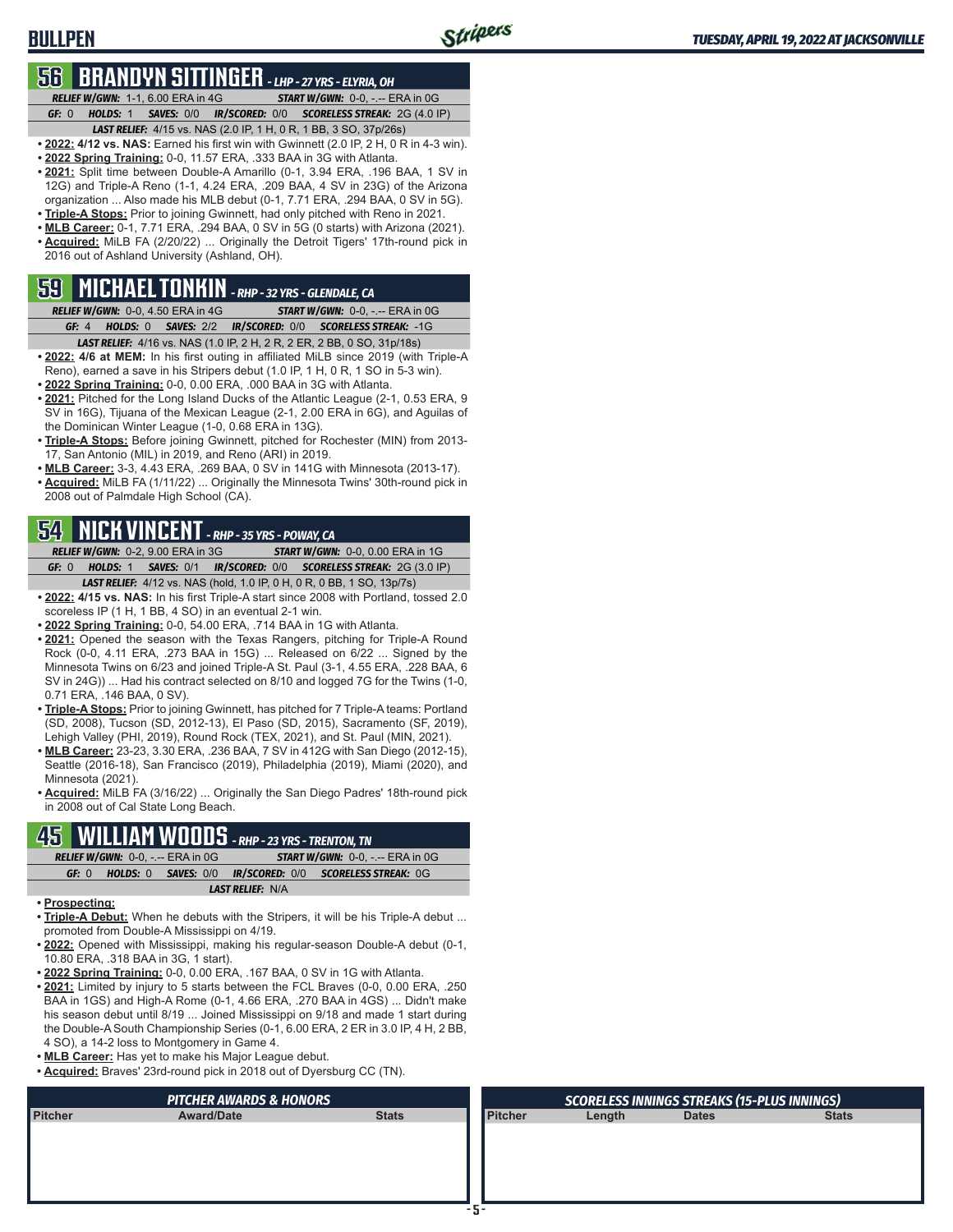## **BATTERS**

### **13 RONALD ACUNA JR.** *- OF - 24 YRS - LA GUAIRA, VENEZUELA*

*SEASON WITH GWN:*.---, 0 HR, 0 RBI, 0 SB, .--- OPS *HIT STREAK:* 0G (0-0)

- *4/17 vs. NAS:*DNP *NAS SERIES:* DNP **• Rehab Assignment:** Joins Gwinnett to begin rehab ... On Atlanta's 10-day IL
- (recovering from right ACL tear) ... Is his first stint with the Stripers since 2018. **• GWN Career:** .305 (95-for-311), 16 2B, 2 3B, 10 HR, 36 RBI, 16 SB, .830 OPS in 77G from 2017-18 ... Won IL Player of the Week on 8/20/17 and IL Player of the Month for August 2017.
- **• 2022 Spring Training:** Did not play in Atlanta's MLB camp due to injury.
- **• 2021:** Limited to 82G with Atlanta ... Batted .283 (19 2B, 1 3B, 24 HR, 52 RBI, 17 SB, .990 OPS) prior to suffering right ACL tear on 7/10 at Miami ... Was an NL All-Star for the 2nd time in his career (DNP).
- **• MLB Career:** .281, 78 2B, 7 3B, 105 HR, 246 RBI, 78 SB, .925 OPS in 395G with Atlanta (2018-21) ... Named NL Rookie of the Year (2018), an NL All-Star (2019, 2021) and NL Silver Slugger (2019, 2020).
- **• Acquired:** NDFA (7/2/14) out of La Guaira, Venezuela.
- **• MiLB Accolades:** In the same season he debuted with Gwinnett (2017), named the *Baseball America* Minor League Player of the Year, USA Today Minor League Player of the Year, and MLBPipeline.com Hitter of the Year (.325, 31 2B, 8 3B, 21 HR, 88 R, 82 RBI, 44 SB, .896 OPS in 139G with FLA, MIS, GWN).

## **9 RYAN CASTEEL** *- C - 30 YRS - CHATTANOOGA, TN*

*SEASON WITH GWN:*.125, 2 HR, 2 RBI, 0 SB, .676 OPS *HIT STREAK:* -1G (0-3) *4/17 vs. NAS:*0-3 *NAS SERIES:* .143 (1-7), HR, RBI

- **• 2022:** Both of his hits are solo homers (4/9 at MEM, 4/14 vs. NAS).
- **• GWN Career:** .219 (37-for-169), 6 2B, 0 3B, 10 HR, 30 RBI in 72G since 2021.
- **• 2022 Spring Training:** Did not play in Atlanta's MLB camp.
- **• 2021:** Spent the entire year with Gwinnett, batting .224 (6 2B, 8 HR, 13 R, 28 RBI, .716 OPS) in 68G ... Led the club in pinch-hit at-bats (28) and hits with the bases loaded (4-for-6, .667, 2 2B, 1 HR, 12 RBI, 2.125 OPS).
- **• Triple-A Stops:** Prior to Gwinnett, played for Albuquerque (COL) from 2015-16.
- **• MLB Career:** Has yet to make his Major League debut.
- **• Acquired:** MiLB FA (11/29/21) ... On his 3rd contract with Atlanta (also signed on 1/24/19 and 3/14/21) ... Originally the Colorado Rockies' 17th-round pick in 2010 out of Cleveland State Community College (Cleveland, TN).

## **24 WILLIAM CONTRERAS** *- C - 24 YRS - PUERTO CABELLO, VZ*

*SEASON WITH GWN:*.235, 0 HR, 4 RBI, 0 SB, .669 OPS *HIT STREAK:* 4G (4-13) *4/17 vs. NAS:*DNP *NAS SERIES:* .235 (4-17), 4 RBI

- **• 2022 w/GWN: 4/15 vs. NAS:** Notched RBI double in 8th of 2-1 win, his 3rd career last-at-bat GWRBI with Gwinnett.
- **• GWN Career:** .285 (49-for-172), 10 2B, 0 3B, 9 HR, 33 RBI, 0 SB, .853 OPS in 49G since 2021.
- **• 2022 w/ATL:** Played in 1G (0-for-4) before being optioned on 4/12.
- **• 2021 w/GWN:** Made his Triple-A debut, batting .290 (8 2B, 9 HR, 26 R, 29 RBI, .873 OPS) in 44G ... Hit safely in 31 of 44G, posting 11 multi-hit efforts ... Named Triple-A East Player of the Week for 7/13-7/18 (.462, 3 HR, 12 RBI, 1.440 OPS).
- **• 2021 w/ATL:** Recalled 4 times by the Braves, hit .215 (4 2B, 1 3B, 8 HR, 19 R, 23 RBI, .702 OPS) in 52G ... Played in 1G during the Postseason (.000, 0-for-1).
- **• MLB Career:** .220, 5 2B, 1 3B, 8 HR, 24 RBI, 0 SB in 57G with Atlanta (2020-22). **• Acquired:** NDFA (2/1/15) out of Puerto Cabello, Venezuela ... Older brother is Chicago Cubs' C Willson Contreras.

## **15 JUSTIN DEAN** *- OF - 25 YRS - MAULDIN, SC*

*SEASON WITH GWN:*.241, 0 HR, 1 RBI, 3 SB, .589 OPS *HIT STREAK:* 1G (1-3) *4/17 vs. NAS:*1-3, SB *NAS SERIES:* .385 (5-13), 2 SB

- **• 2022: 4/7 at MEM:** Notched his first career Triple-A hit and steal (1-for-3).
- **• 2022 Spring Training:** .000 (0-for-7, 2 R, 2 RBI) in 5G with Atlanta.
- **• 2021:** Spent the entire year with Double-A Mississippi, batting .237 (14 2B, 4 3B, 8 HR, 60 R, 34 RBI, 29 SB, .709 OPS) in 99G ... In the Double-A South Championship Series, hit .333 (2 2B, 6 R, 2 RBI, 2 SB) in 5G.
- **• Triple-A Stops:** Is making his Triple-A debut in 2022.
- **• MLB Career:** Has yet to make his Major League debut.
- **• Award Winner:** Was Class-A Rome's Player of the Year in 2019 (.284, 18 2B, 9 3B, 9 HR, 85 R, 46 RBI, 47 SB, .817 OPS in 109G).
- **• Acquired:** Braves' 17th-round pick in 2018 out of Lenoir-Rhyne University (NC).

## **12 TRAVIS DEMERITTE** *- OF - 27 YRS - NEW YORK, NY*

- *SEASON WITH GWN:*.302, 2 HR, 7 RBI, 2 SB, 1.049 OPS *HIT STREAK:* -1G (0-4) *4/17 vs. NAS:*DNP *NAS SERIES:* .250 (5-20), HR, 3 RBI **• IL Leaderboard:** As of 4/19, ranks among IL Top 10 in XBH (T-1st, 10), doubles
- (T-2nd, 6), triples (T-2nd, 2), total bases (T-6th, 29), and SLG (9th, .674). **• 2022: 4/9 at MEM:** Went 3-for-4 (2 2B, HR, 3 RBI, SB) ... **4/14 vs. NAS:** Passed
- Alex Jackson for 4th place on Gwinnett's career homer list (#43, 2-run, 1-for-5) ... **4/8-4/15:** Posted a 7G hitting streak (.370, 10-for-27, 8 XBH, 7 RBI, 1.341 OPS).
- **• GWN Career:** .285 (185-for-648), 49 2B, 4 3B, 43 HR, 137 RBI, 13 SB, .950 OPS in 188G since 2019 ... Has reached base safely in 160 of 188G (85.1%) with the Stripers ... Was an International League Midseason All-Star in 2019.
- **• 2022 Spring Training:** .188 (3-for-16, 1 R) in 7G with Atlanta.
- **• 2021:** In an injury-shortened 2nd season with Gwinnett, hit .282 (15 2B, 21 HR, 51 R, 57 RBI, 7 SB, .938 OPS) in 81G ... His 21 homers led the club and ranked T-7th in the Triple-A East ... Became the 3rd player in Gwinnett history with multiple 20-homer seasons, joining Stefan Gartrell (2011-12) and Ernesto Mejia (2012-13). **• Alright, We're Slammin':** Has 6 career grand slams, 4 with Gwinnett (3 in 2021).
- **• MLB Career:** .217, 8 2B, 2 3B, 3 HR, 14 RBI, 3 SB in 66G with Detroit (2019-20).
- **• Acquired:** Claimed off waivers from Detroit (2/12/21) for his 2nd stint with Atlanta (acquired via trade with Texas on 7/27/16) ... Originally the Rangers' 1st-round pick (30th overall) in 2013 out of Winder-Barrow High School (Winder, GA).

## **26 DELINO DESHIELDS JR.** *- OF - 29 YRS - EASTON, MD*

*SEASON WITH GWN:*.238, 0 HR, 1 RBI, 1 SB, .693 OPS *HIT STREAK:* -1G (0-2) *4/17 vs. NAS:*DNP *NAS SERIES:* .231 (3-13), RBI, SB

- **• 2022 Spring Training:** .125 (1-for-8) in 4G with Miami ... Released on 4/3. **• 2021:** Played in the Texas, Boston, and Cincinnati organizations ... Spent time with both Round Rock (TEX) and Worcester (BOS) in Triple-A (.252, 13 2B, 2 3B, 6 HR, 22 RBI, 21 SB in 84G) ... Finished the season in the Majors with the Reds (.255, 5 2B, 1 HR, 6 RBI, 2 SB in 25G).
- **• Triple-A Stops:** Prior to joining Gwinnett, played for Round Rock (TEX, 2015-16, 2018, 2021), Nashville (TEX, 2019), and Worcester (BOS, 2021).
- **• MLB Career:** .246, 81 2B, 19 3B, 19 HR, 139 RBI, 111 SB in 601G with Texas (2015-19), Cleveland (2020), and Cincinnati (2021) ... Played for Texas (2015) and Cleveland (2020) in MLB Postseason (.290, 3 2B, 2 RBI, 1 SB in 7G).
- **• Acquired:** MiLB FA (4/5/22) ... Originally the Texas Rangers' 1st-round pick (3rd overall) in 2014 out of Woodward Academy (College Park, GA).
- **• Bloodlines:** Is the son of Delino DeShields, 13-year MLB infielder (MON, LAD, STL, BAL, CHC) from 1990-2002 ... Finished 2nd in NL R.O.Y. voting in 1990.

## **1 RYAN GOINS** *- INF - 34 YRS - TEMPLE, TX*

*SEASON WITH GWN:*.059, 0 HR, 0 RBI, 0 SB, .118 OPS *HIT STREAK:* -2G (0-6) *4/17 vs. NAS:*0-3 *NAS SERIES:* .077 (1-13)

- **• GWN Career:** .216 (72-for-334), 9 2B, 1 3B, 6 HR, 35 RBI in 100G since 2021.
- **• 2022 Spring Training:** .188 (3-for-16, 1 2B, 1 R, 1 RBI) in 11G with Atlanta.
- **• 2021:** Spent the entire year with Gwinnett, batting .233 (9 2B, 1 3B, 6 HR, 27 R, 35 RBI, 3 SB, .635 OPS) in 91G.
- **• Triple-A Stops:** Prior to joining Gwinnett, played for Buffalo (TOR) from 2013-16, Lehigh Valley (PHI) in 2018, and Charlotte (CWS) in 2019 ... Was an International League Midseason All-Star with Charlotte in 2019.
- **• MLB Career:** .228, 71 2B, 12 3B, 22 HR, 158 RBI in 555G with Toronto (2013-17), Kansas City (2018), Chicago White Sox (2019-20) ... Played for Toronto in 2015- 16 Postseasons (.146, 1 HR, 5 RBI in 14G).
- **• Acquired:** MiLB FA (3/13/22), his 2nd deal with Atlanta (also signed on 2/25/21) Originally the Toronto Blue Jays' 4th-round pick in 2009 out of Dallas Baptist University (Dallas, TX).

**33 YARIEL GONZALEZ** *- INF - 27 YRS - MAYAGUEZ, PUERTO RICO*

|                       | <b>SEASON WITH GWN: .161. 0 HR. 2 RBI. 0 SB. .376 OPS</b> | <b>HIT STREAK: <math>-3G(0-10)</math></b> |  |
|-----------------------|-----------------------------------------------------------|-------------------------------------------|--|
| $4/17$ vs. NAS: $DNP$ |                                                           | <b>NAS SERIES:</b> .000 (0-10)            |  |
|                       |                                                           |                                           |  |

- **• 2022 Spring Training:** .333 (2-for-6, 2 R) in 5G with Atlanta. **• 2021:** Split the season between Double-A Erie (.365, 3 HR, 12 RBI, 1.001 OPS in 14G) and Triple-A Toledo (.259, 14 HR, 51 RBI, .781 OPS in 78G) of the Detroit Tigers organization.
- **• Triple-A Stops:** Prior to joining Gwinnett, played for Memphis (STL) in 2019 and Toledo (DET) in 2021.
- **• MLB Career:** Has yet to make his Major League debut.
- **• Acquired:** MiLB FA (12/15/21) ... Originally signed by the St. Louis Cardinals as a NDFA (6/16/16) out of Mayaguez, Puerto Rico.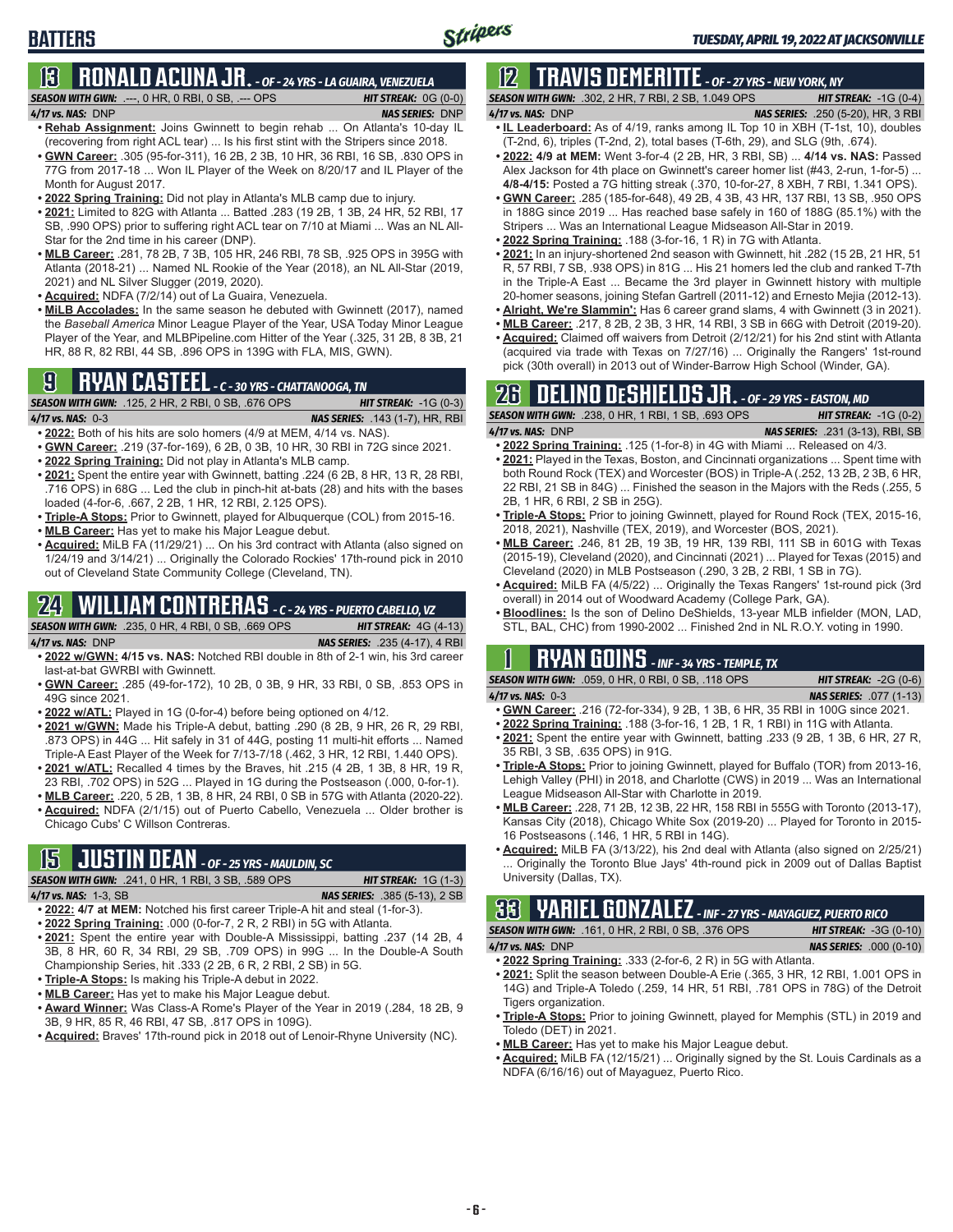## **5 PHIL GOSSELIN** *- INF - 33 YRS - BRYN MAWR, PA*

*SEASON WITH GWN:*.257, 0 HR, 1 RBI, 0 SB, .752 OPS *HIT STREAK:* -2G (0-5)

**BATTERS**

#### *4/17 vs. NAS:*0-3, BB *NAS SERIES:* .133 (2-15)

- **• 2022:** Has reached base safely in all 10G (.257, 9-for-35, 8 BB, .409 OBP). **• GWN Career:** .294 (264-for-899), 52 2B, 9 3B, 12 HR, 83 RBI, 7 SB in 245G from 2013-14, 2018, and 2022 ... Set Gwinnett record for single-season batting average in 2014 (.344), earning team MVP and IL Postseason All-Star honors.
- **• 2022 Spring Training:** .125 (1-for-8) in 4G with Atlanta.
- **• 2021:** Spent the entire year with the LA Angels, batting .261 (14 2B, 7 HR, 47 RBI, 4 SB) in 104G ... His 90 hits were an MLB career high.
- **• Triple-A Stops:** In addition to Gwinnett, has also played for Reno (ARI) in 2015), Round Rock (TEX) in 2017, Indianapolis (PIT) in 2017, Louisville (CIN) in 2018), and Lehigh Valley (PHI) in 2019.
- **• MLB Career:** .261, 49 2B, 2 3B, 17 HR, 101 RBI, 11 SB in 463G with Atlanta (2013-15), Arizona (2015-16), Texas (2017), Pittsburgh (2017), Cincinnati (2018), Philadelphia (2019-20), and LA Angels (2021).
- **• Acquired:** MiLB FA (3/19/22) ... Originally the Atlanta Braves' 5th-round pick in 2010 out of the University of Virginia ... Traded to Arizona in the deal that brought in RHP Touki Toussaint (6/20/15).

## **18 GREYSON JENISTA** *- OF - 25 YRS - LAWRENCE, KS*

*SEASON WITH GWN:*.296, 4 HR, 5 RBI, 0 SB, 1.108 OPS *HIT STREAK:* -2G (0-6) *4/17 vs. NAS:*0-3, BB *NAS SERIES:* .308 (4-13), 2 HR, 2 RBI

- **• IL Leaderboard:** Entering 4/19, ranks among IL Top 10 in homers (T-3rd, 4). **• 2022: 4/7 at MEM:** Tallied his first career Triple-A hit and RBI with a solo homer to deep CF (2-for-4, RBI) ... **4/12 vs. NAS:** Notched his 2nd career multi-homer game (1st in Triple-A) with pair of solo blasts (#3-4, 2-for-3, 2 RBI).
- **• 2022 Spring Training:** .000 (0-for-6, 1 RBI) in 4G with Atlanta.
- **• 2021:** Spent the entire year with Double-A Mississippi, batting .216 (7 2B, 2 3B, 19 HR, 45 R, 42 RBI, 7 SB, .808 OPS) in 89G ... Ranked among Double-A South leaders in homers (6th), walks (7th, 51), slugging (10th, .465), and OPS (10th) ... In the Double-A South Championship Series, hit .167 (3 HR, 3 RBI) in 5G ... His solo homer in Game 5 on 9/26 vs. Montgomery was the difference in a 2-1 win.
- **• Triple-A Stops:** Is making his Triple-A debut in 2022.
- **• MLB Career:** Has yet to make his Major League debut.
- **• Acquired:** Braves' 2nd-round pick in 2018 out of Wichita State University (KS).

### **28 JOHN NOGOWSKI** *- INF - 29 YRS - TALLAHASSEE, FL*

*SEASON WITH GWN:*.235, 1 HR, 5 RBI, 2 SB, .732 OPS *HIT STREAK:* 1G (1-4) *4/17 vs. NAS:*1-4 *NAS SERIES:* .222 (4-18), HR, 3 RBI, SB

- **• 2022: 4/12 vs. NAS:** Belted Gwinnett's first homer at Coolray Field this year (2 run, off RHP Caleb Boushley), finished 2-for-3 with 2 RBI.
- **• 2022 Spring Training:** .294 (5-for-17, 1 2B, 3 R, 4 RBI) in 9G with Atlanta.
- **• 2021:** Played for 3 different Triple-A Teams (Memphis, Indianapolis, Sacramento) and 2 different MLB teams (St. Louis, Pittsburgh) ... Combined to bat .211 (7 2B, 6 HR, 29 RBI, 6 SB) in 64G in MiLB ... In 52G in MLB, hit .233 (7 2B, 1 HR, 14 RBI).
- **• Triple-A Stops:** Prior to joining Gwinnett, has played for Memphis (STL) in 2019 and 2021, Indianapolis (PIT) in 2021, and Sacramento (SF) in 2021.
- **• MLB Career:** .233, 7 2B, 0 3B, 1 HR, 14 RBI, 0 SB in 52G with St. Louis (2020-21) and Pittsburgh (2021).
- **• Acquired:** Claimed from San Francisco in the 2021 Rule 5 Draft ... Originally the Oakland Athletics' 34th-round pick in 2014 out of Florida State University.

## **7 ARDEN PABST** *- C - 27 YRS - LOS ANGELES, CA*

*SEASON WITH GWN:*.000, 0 HR, 0 RBI, 0 SB, .000 OPS *HIT STREAK:* -1G (0-3)

#### *4/17 vs. NAS:*DNP *NAS SERIES:* DNP

- **• 2022 Spring Training:** .000 (0-for-1) in 1G with Atlanta. **• 2021:** Spent the entire season with Double-A Altoona (PIT), batting .194 (7 2B, 7 HR, 28 RBI) in 62G ... Also pitched once (0.00 ERA, 0 ER in 0.1 IP).
- **• Triple-A Stops:** Prior to joining Gwinnett, played 1G for Indianapolis (PIT) in 2018 ... Debuted on 6/24/18 vs. Durham (2-for-3, R).
- **• MLB Career:** Has yet to make his Major League debut.
- **• Acquired:** MiLB FA (3/8/22) ... Originally the Pittsburgh Pirates' 12th-round pick in 2016 out of Georgia Tech (Atlanta, GA).

#### **8 BRADEN SHEWMAKE** *- INF - 24 YRS - WYLIE, TX SEASON WITH GWN:*.304, 1 HR, 1 RBI, 1 SB, .739 OPS *HIT STREAK:* 2G (2-7)

- *4/17 vs. NAS:*1-3 *NAS SERIES:* .182 (2-11) **• Prospecting:** Entering 2022, ranked the Braves' No. 6 prospect by MLB.com. **• 2022: 4/5 at MEM:** Went 2-for-4 with a stolen base in his Triple-A debut ... **4/6 at**
- **MEM:** Blasted his first career Triple-A homer (solo) in 3-for-5 effort.
- **• 2022 Spring Training:** .000 (0-for-9, 1 R, 1 RBI) in 5G with Atlanta.
- **• 2021:** Spent the entire year with Double-A Mississippi, batting .228 (14 2B, 3 3B, 12 HR, 40 R, 40 RBI, 4 SB, .672 OPS) in 83G ... In the Double-A South Championship Series, hit .100 (2 R, 1 RBI) in 5G ... Named by MiLB.com as a Braves Organization All-Star.
- **• Triple-A Stops:** Is making his Triple-A debut in 2022.
- **• MLB Career:** Has yet to make his Major League debut.
- **• Acquired:** Braves' 1st-round pick (21st overall) in 2019 out of Texas A&M.

### **14 CHADWICK TROMP** *- C - 26 YRS - ORANJESTAD, ARUBA*

*SEASON WITH GWN:*.357, 1 HR, 1 RBI, 0 SB, 1.043 OPS *HIT STREAK:* 4G (5-14) *4/17 vs. NAS:*1-4 *NAS SERIES:* DNP

- **• 2022: 4/5 at MEM:** Tallied Gwinnett's first homer and RBI of the year (solo, off T.J. Zeuch) in 2-1 loss (2-for-4) ... DFA'd by Atlanta on 4/12, outrighted on 4/19.
- **• GWN Career:** .240 (6-for-25), 0 2B, 0 3B, 1 HR, 1 RBI, 0 SB in 7G since 2021. **• 2022 Spring Training:** .400 (2-for-5, 1 2B, 2 R) in 4G with Atlanta.
- **• 2021:** Played 55G with Triple-A Sacramento (.224, 12 2B, 6 HR, 24 RBI) and 9G with San Francisco (.222, 1 HR, 2 RBI) ... DFA'd on 9/18, claimed by Atlanta on 9/21 ... Joined Gwinnett and hit .176 (0 XBH, 0 RBI) in 5G.
- **• Triple-A Stops:** Prior to joining Gwinnett, has played for Louisville (CIN) in 2015 and 2018-19, and Sacramento (SF) in 2021.
- **• MLB Career:** .215, 1 2B, 0 3B, 5 HR, 12 RBI, 0 SB in 33G with San Francisco (2020-21).
- **• Acquired:** Claimed off waivers from San Francisco (9/21/21) ... Originally signed by the Cincinnati Reds as a NDFA (1/24/13) out of Aruba.

## **17 PRESTON TUCKER** *- OF - 31 YRS - TAMPA, FL*

| <b>SEASON WITH GWN:</b> .200, 0 HR, 1 RBI, 0 SB, .660 OPS | <b>HIT STREAK:</b> $-1G(0-3)$ |
|-----------------------------------------------------------|-------------------------------|
|                                                           |                               |

- *4/17 vs. NAS:*0-3, BB *NAS SERIES:* .133 (2-15) **• 2022: 4/9 at MEM:** In his first affiliated game since 5/7/19 with Triple-A Charlotte, went 2-for-3 (2B, R, RBI).
- **• GWN Career:** .238 (19-for-80), 6 2B, 1 3B, 0 HR, 7 RBI in 23G since 2018.
- **• 2021:** Played for Kia of the KBO (.237, 24 2B, 1 3B, 9 HR, 59 RBI in 127G), his 3rd-straight season with the club (hit .284 with 50 HR in 364G from 2019-21).
- **• Triple-A Stops:** Has played for 5 teams in all, including Oklahoma City (HOU, 2014), Fresno (HOU, 2015-17), Gwinnett (ATL, 2018), Louisville (CIN, 2018), and Charlotte (CWS, 2019).
- **• MLB Career:** .222, 38 2B, 1 3B, 23 HR, 68 RBI in 243G with Houston (2015-16), Cincinnati (2018), and Atlanta (.240, 4 HR, 22 RBI in 80G in 2018) ... Played in the 2015 MLB Postseason with Houston (0-for-2 in 3G).
- **• Acquired:** MiLB FA (3/31/22) ... Is 2nd stint with Atlanta (2018) ... Originally the Houston Astros' 7th-round pick in 2012 out of the University of Florida.

## **4 PAT VALAIKA** *- INF - 29 YRS - VALENCIA, CA*

| <b>SEASON WITH GWN: .302, 2 HR, 9 RBI, 1 SB, .874 OPS</b>                     | <b>HIT STREAK:</b> $-2G(0-7)$      |
|-------------------------------------------------------------------------------|------------------------------------|
| 4/17 vs. NAS: $0-4$                                                           | <b>NAS SERIES:</b> .200 (4-20), SB |
| • 2022: 4/6 at MEM: Crushed go-ahead 2-run HR (1) in 5-3 win (2-for-5, 2 RBI) |                                    |

- **4/7 at MEM:** Fell triple shy of the cycle (3-for-4, 2-run HR, 3 RBI) in 5-2 win.
- **• 2022 Spring Training:** .300 (3-for-10, 1 2B, 1 HR, 2 R, 3 RBI) in 7G with Atlanta. **• 2021:** Split the year between Baltimore (.201, 8 2B, 5 HR, 25 RBI, 1 SB in 91G) and Triple-A Norfolk (.225, 1 2B, 2 HR, 7 RBI in 22G).
- **• Triple-A Stops:** Prior to joining Gwinnett, has played for Albuquerque (COL) from 2016-19 and Norfolk (BAL) in 2021 ... Pacific Coast League All-Star in 2019.
- **• MLB Career:** .221, 34 2B, 1 3B, 30 HR, 92 RBI, 1 SB in 374G with Colorado (2016-19) and Baltimore (2020-21) ... Played in the MLB Postseason with the Rockies in 2017 and 2018 (.500, 1-for-2, 1 2B in 2G).
- **• Acquired:** MiLB FA (3/18/22) ... Originally the Colorado Rockies' 9th-round pick in 2013 out of UCLA.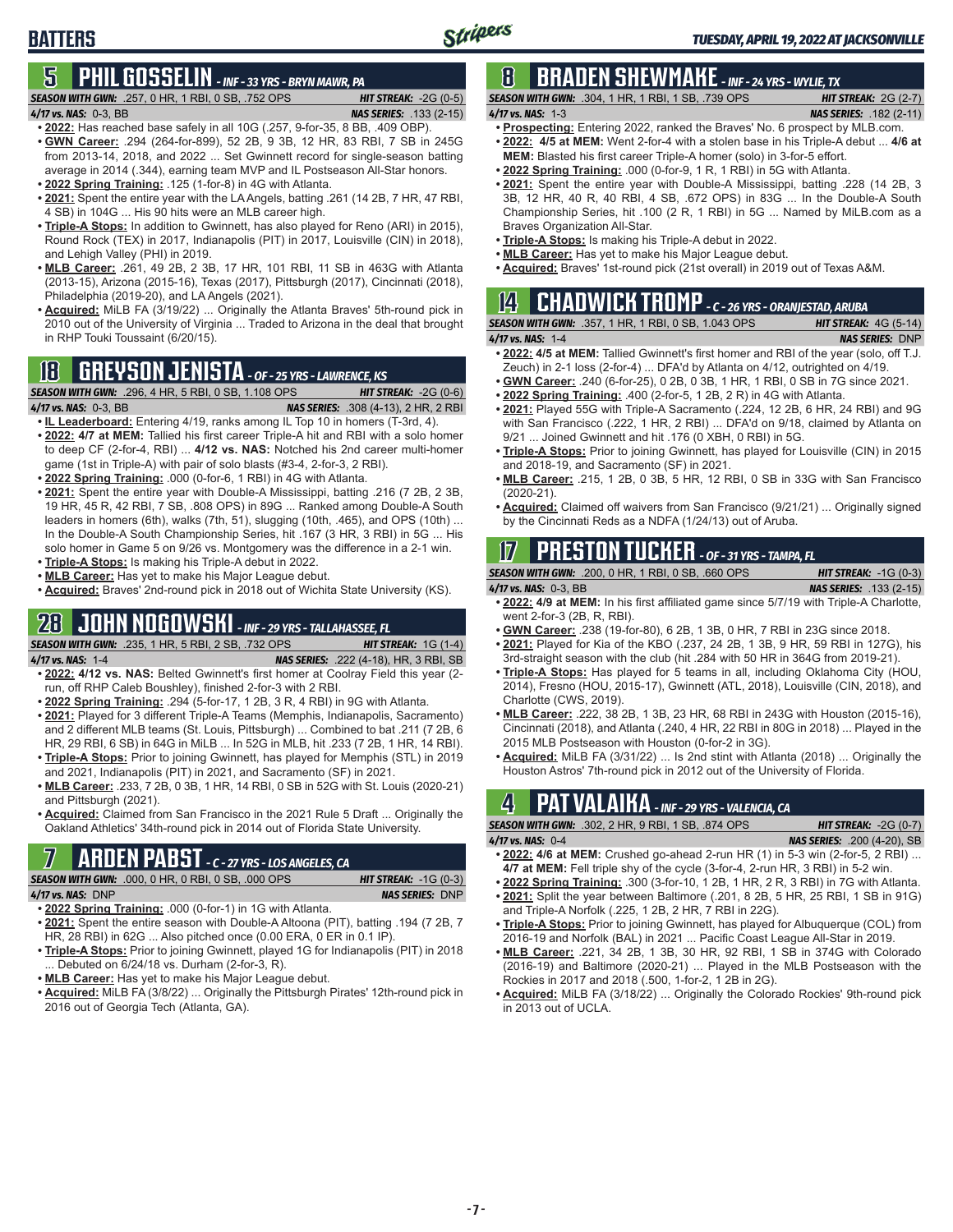#### Stripers **HITTING BREAKDOWN** *TUESDAY, APRIL 19, 2022 AT JACKSONVILLE* **TOTAL:** .236, 13 HR, .718 OPS **RISP:** .247, 4 HR, .762 OPS **Vs. LHP:** .270, 4 HR, .881 OPS **RISP/20:** .292, 1 HR, .750 OPS *RUNS/INNING: 1 2 3 4 5 6 7 8 9 X TOT RISP/20: Ps. .4 HR, .881 OPS* **RISP/20: Stripers:** 6 8 13 2 5 0 3 4 1 0 42 *Vs. RHP:* .226, 9 HR, .669 OPS *LOADED:* .111, 0 HR, .422 OPS **Opponents:** 5 2 5 4 7 5 10 8 5 0 51

| <b>HOME RUNS</b> |    |        |                          |                          |      |  |                |                        |                                               | <b>MULTI-GAMES</b>       |                          |           |  |  |
|------------------|----|--------|--------------------------|--------------------------|------|--|----------------|------------------------|-----------------------------------------------|--------------------------|--------------------------|-----------|--|--|
| <b>Player</b>    | 1R | 2R     | 3R                       | <b>GS</b>                | Tot. |  |                | Off LH Off RH Team W-L | <b>Last HR with Gwinnett (Regular Season)</b> | <b>Hit</b>               | <b>RBI</b>               | <b>HR</b> |  |  |
| Acuña Jr.        |    |        | -                        |                          |      |  |                | $0 - 0$                | 4/17/18 vs. SWB, 2R (LH Josh Rogers)          |                          |                          |           |  |  |
| <b>Casteel</b>   | 2  |        | ۰                        |                          |      |  |                | $0 - 2$                | 4/14/22 vs. NAS, 1R (RH Peter Strzelecki)     | $\overline{\phantom{a}}$ |                          |           |  |  |
| Contreras        |    |        |                          |                          |      |  |                | $0 - 0$                | 9/7/21 at COL, 1R (LH Kirk McCarty)           |                          |                          |           |  |  |
| Dean             |    |        |                          |                          |      |  |                | $0 - 0$                |                                               | $\mathfrak{p}$           | $\overline{\phantom{0}}$ |           |  |  |
| Demeritte        | ۰. |        |                          |                          | 2    |  | $\overline{2}$ | $0 - 2$                | 4/14/22 vs. NAS, 2R (RH Jason Alexander)      | 3                        | 3                        |           |  |  |
| DeShields        | ۰. |        | -                        | $\overline{\phantom{0}}$ | -    |  |                | $0 - 0$                |                                               | $\overline{2}$           | $\overline{\phantom{a}}$ |           |  |  |
| Goins            |    | -      | $\sim$                   | -                        | ۰.   |  |                | $0 - 0$                | 9/14/21 vs. NAS, 1R (RH Josh Lindblom)        |                          | $\overline{\phantom{a}}$ |           |  |  |
| Gonzalez         |    |        | $\sim$                   |                          | -    |  |                | $0 - 0$                |                                               | $\overline{2}$           | $\overline{\phantom{0}}$ |           |  |  |
| Gosselin         |    |        | $\overline{\phantom{a}}$ | $\overline{\phantom{0}}$ | -    |  |                | $0 - 0$                | 8/25/18 at CLT, 2R (RH Asher Wojciechowski)   |                          |                          |           |  |  |
| Jenista          | 3  |        | $\sim$                   |                          | 4    |  | 3              | $3-0$                  | 4/12/22 vs. NAS, 1R (LH Rex Brothers)         | 3                        |                          |           |  |  |
| Nogowski         |    |        | $\sim$                   |                          |      |  |                | $1 - 0$                | 4/12/22 vs. NAS, 2R (RH Caleb Boushley)       | 3                        |                          |           |  |  |
| Pabst            |    |        | $\overline{\phantom{a}}$ |                          |      |  |                | $0 - 0$                |                                               |                          |                          |           |  |  |
| Shewmake         |    | ۰      | $\overline{\phantom{a}}$ |                          |      |  |                | $1 - 0$                | 4/6/22 at MEM, 1R (LH Matthew Liberatore)     | 2                        | $\sim$                   |           |  |  |
| Tromp            |    | $\sim$ | $\sim$                   |                          |      |  |                | $0 - 1$                | 4/5/22 at MEM, 1R (RH T.J. Zeuch)             |                          | $\overline{\phantom{a}}$ |           |  |  |
| <b>Tucker</b>    |    | -      | $\sim$                   |                          | -    |  |                | $0 - 0$                |                                               |                          | -                        |           |  |  |
| <b>Valaika</b>   |    |        |                          |                          |      |  |                | $2 - 0$                | 4/7/22 at MEM. 2R (RH Johan Oviedo)           | 4                        | 3                        |           |  |  |
| Total:           |    | 5      |                          | 0                        | 13   |  |                |                        |                                               |                          |                          |           |  |  |

|                                   |                                                    |                                        |    |    | <b>HOME RUN VARIANTS</b>         |            |              |            |            |            |         |                     |                                        |                   | <b>PINCH HITTERS</b> |                                   |              |              |              |           |           |
|-----------------------------------|----------------------------------------------------|----------------------------------------|----|----|----------------------------------|------------|--------------|------------|------------|------------|---------|---------------------|----------------------------------------|-------------------|----------------------|-----------------------------------|--------------|--------------|--------------|-----------|-----------|
| Back-to-Back Homers (1x):         |                                                    |                                        |    |    |                                  |            |              |            |            |            | Player  | AVG.                | AB                                     | $\mathsf{R}$      | н                    | 2B                                | 3B           | HR           | <b>RBI</b>   | <b>BB</b> | <b>SO</b> |
|                                   | Nogowski (2R) / Jenista, 4/12 vs. NAS (2nd Inning) |                                        |    |    |                                  |            |              | Jenista    | .000       | 1          | 0       | 0                   | 0                                      | $\mathbf 0$       | 0                    | 0                                 | 0            | 1            |              |           |           |
| Back-to-Back-to-Back Homers (0x): |                                                    |                                        |    |    |                                  |            |              |            |            |            |         |                     |                                        |                   |                      |                                   |              |              |              |           |           |
| $---$                             |                                                    |                                        |    |    |                                  |            |              |            |            |            |         |                     |                                        |                   |                      |                                   |              |              |              |           |           |
| Pinch-Hit Homers (0x):            |                                                    |                                        |    |    |                                  |            |              |            |            |            |         |                     |                                        |                   |                      |                                   |              |              |              |           |           |
| $\overline{a}$                    |                                                    |                                        |    |    |                                  |            |              |            |            |            |         |                     |                                        |                   |                      |                                   |              |              |              |           |           |
| Leadoff (Game) Homers (0x):       |                                                    |                                        |    |    |                                  |            |              |            |            |            |         |                     |                                        |                   |                      |                                   |              |              |              |           |           |
| $---$                             |                                                    |                                        |    |    |                                  |            |              |            |            |            |         |                     |                                        |                   |                      |                                   |              |              |              |           |           |
| Walk-Off Homers (0x):             |                                                    |                                        |    |    |                                  |            |              |            |            |            |         |                     |                                        |                   |                      |                                   |              |              |              |           |           |
| $---$                             |                                                    |                                        |    |    |                                  |            |              |            |            |            | Totals: | .000                | $\mathbf{1}$                           | 0                 | $\mathbf{0}$         | $\mathbf{0}$                      | $\mathbf{0}$ | $\mathbf{0}$ | 0            | 0         | 1         |
|                                   |                                                    |                                        |    |    |                                  |            |              |            |            |            |         |                     |                                        |                   |                      |                                   |              |              |              |           |           |
|                                   |                                                    |                                        |    |    |                                  |            |              |            |            |            |         |                     |                                        |                   |                      |                                   |              |              |              |           |           |
|                                   |                                                    |                                        |    |    |                                  |            |              |            |            |            |         |                     |                                        |                   |                      |                                   |              |              |              |           |           |
|                                   |                                                    |                                        |    |    | <b>STRIPERS BATTING BY MONTH</b> |            |              |            |            |            |         |                     |                                        |                   |                      | <b>HITTER AWARDS &amp; HONORS</b> |              |              |              |           |           |
|                                   | <b>AVG</b>                                         | G                                      | 2B | 3B | <b>HR</b>                        | <b>RBI</b> | <b>SB</b>    | <b>OBP</b> | <b>SLG</b> | <b>OPS</b> | Player  |                     |                                        | <b>Award/Date</b> |                      |                                   |              |              | <b>Stats</b> |           |           |
| April:                            | .236                                               | 12                                     | 21 | 3  | 13                               | 40         | 10           | .313       | .405       | .718       |         |                     |                                        |                   |                      |                                   |              |              |              |           |           |
| May:                              |                                                    |                                        |    |    |                                  |            |              |            |            |            |         |                     |                                        |                   |                      |                                   |              |              |              |           |           |
| June:                             |                                                    |                                        |    |    |                                  |            |              |            |            |            |         |                     |                                        |                   |                      |                                   |              |              |              |           |           |
| July<br>August:                   |                                                    |                                        |    |    |                                  |            |              |            |            |            |         |                     |                                        |                   |                      |                                   |              |              |              |           |           |
| September:                        |                                                    |                                        |    |    |                                  |            |              |            |            |            |         |                     |                                        |                   |                      |                                   |              |              |              |           |           |
|                                   |                                                    |                                        |    |    |                                  |            |              |            |            |            |         |                     |                                        |                   |                      |                                   |              |              |              |           |           |
|                                   |                                                    | <b>HITTING STREAKS (10-PLUS GAMES)</b> |    |    |                                  |            |              |            |            |            |         |                     | <b>ON-BASE STREAKS (15-PLUS GAMES)</b> |                   |                      |                                   |              |              |              |           |           |
| Player                            | <b>Length/Dates</b>                                |                                        |    |    |                                  |            | <b>Stats</b> |            |            |            | Player  | <b>Length/Dates</b> |                                        |                   |                      |                                   |              | <b>Stats</b> |              |           |           |
|                                   |                                                    |                                        |    |    |                                  |            |              |            |            |            |         |                     |                                        |                   |                      |                                   |              |              |              |           |           |
|                                   |                                                    |                                        |    |    |                                  |            |              |            |            |            |         |                     |                                        |                   |                      |                                   |              |              |              |           |           |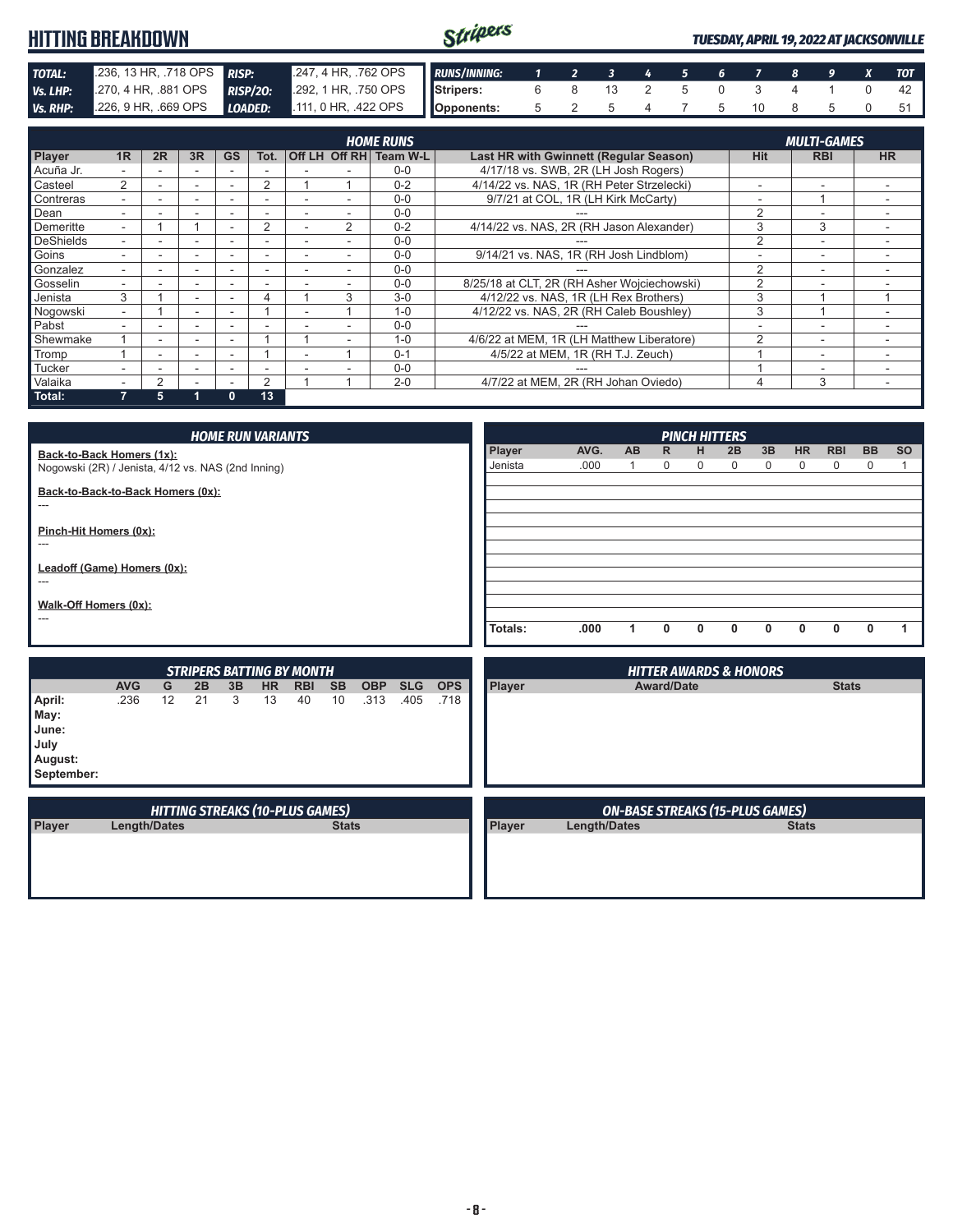### **SEASON SUMMARY**



## **TEAM HIGHS & LOWS**

| <b>OFFENSE:</b>                                                  |
|------------------------------------------------------------------|
|                                                                  |
|                                                                  |
|                                                                  |
|                                                                  |
|                                                                  |
|                                                                  |
|                                                                  |
|                                                                  |
|                                                                  |
|                                                                  |
|                                                                  |
|                                                                  |
|                                                                  |
|                                                                  |
|                                                                  |
|                                                                  |
|                                                                  |
|                                                                  |
|                                                                  |
| <b>PITCHING:</b>                                                 |
|                                                                  |
|                                                                  |
|                                                                  |
|                                                                  |
|                                                                  |
|                                                                  |
|                                                                  |
| Most Home Runs Allowed, Game 3 (2x, last: 4/16 vs. Nashville)    |
|                                                                  |
|                                                                  |
|                                                                  |
| <b>DEFENSE:</b>                                                  |
| Most Double Plays Turned, Game  2 (2x, last: 4/14 vs. Nashville) |
|                                                                  |
|                                                                  |
| Most Stolen Bases Allowed, Game 3 (2x, last: 4/16 vs. Nashville) |

### **TEAM MISCELLANEOUS**

| Largest Margin of Victory3 Runs (2x, last: 4/10 at Memphis, 6-3) |
|------------------------------------------------------------------|
|                                                                  |
|                                                                  |
|                                                                  |
|                                                                  |
|                                                                  |
|                                                                  |
|                                                                  |
|                                                                  |
|                                                                  |
|                                                                  |
|                                                                  |
|                                                                  |

### $Nashville$  $\operatorname{at}$  Memphis $\operatorname{\acute{a}}$ t Memphis) . Nashville) Nashville)  $16$ -Current) ......... None

### **INDIVIDUAL HIGHS & LOWS**

| <b>HITTING (GAME):</b> |  |
|------------------------|--|
|                        |  |
|                        |  |
|                        |  |
|                        |  |
|                        |  |
|                        |  |
|                        |  |
|                        |  |
|                        |  |
|                        |  |
|                        |  |
|                        |  |
|                        |  |

#### **PITCHING (GAME):**

#### **DEFENSE (GAME):**

### **STREAKS**

| OFFENSIVE (LONGEST IN 2022 ONLY): |  |  |
|-----------------------------------|--|--|
|-----------------------------------|--|--|

#### **PITCHING (LONGEST IN 2022 ONLY):**

### **LAST TIME IT HAPPENED (GWINNETT REGULAR-SEASON HISTORY)**

#### **INDIVIDUAL OFFENSE:**

|                                                               | Homers, Both Sides of Plate ………………………… Drew Waters (5/18/21 at Nashville)  |
|---------------------------------------------------------------|----------------------------------------------------------------------------|
|                                                               |                                                                            |
|                                                               |                                                                            |
|                                                               | Back-to-Back-to-Back Homers  Arcia/Camargo/Demeritte (5/8/21 at Charlotte) |
|                                                               |                                                                            |
|                                                               |                                                                            |
|                                                               |                                                                            |
|                                                               |                                                                            |
|                                                               |                                                                            |
|                                                               |                                                                            |
|                                                               |                                                                            |
|                                                               |                                                                            |
|                                                               |                                                                            |
|                                                               |                                                                            |
|                                                               |                                                                            |
| <b>INDIVIDUAL PITCHING:</b><br><b>Q O-Inning Perfect Came</b> | Never                                                                      |
|                                                               |                                                                            |

|  | 9.0-Inning No-Hitter (Solo)Todd Redmond (5/28/10 at Louisville)                 |
|--|---------------------------------------------------------------------------------|
|  | 9.0-Inning No-Hitter (Comb.)  Wooten/Marksberry/Ramirez (6/30/16 at Louisville) |
|  |                                                                                 |
|  |                                                                                 |
|  |                                                                                 |
|  | 21 Consecutive Saves Converted Jairo Asencio (9/6/09-8/8/11)                    |
|  | 25.0-Inning Scoreless Streak Stephen Marek, 25.1 IP (6/6/10-8/2/10)             |
|  |                                                                                 |

#### **TEAM OFFENSE:**

| <b>TEAM MISCELLANEOUS:</b> |  |
|----------------------------|--|
|                            |  |
|                            |  |